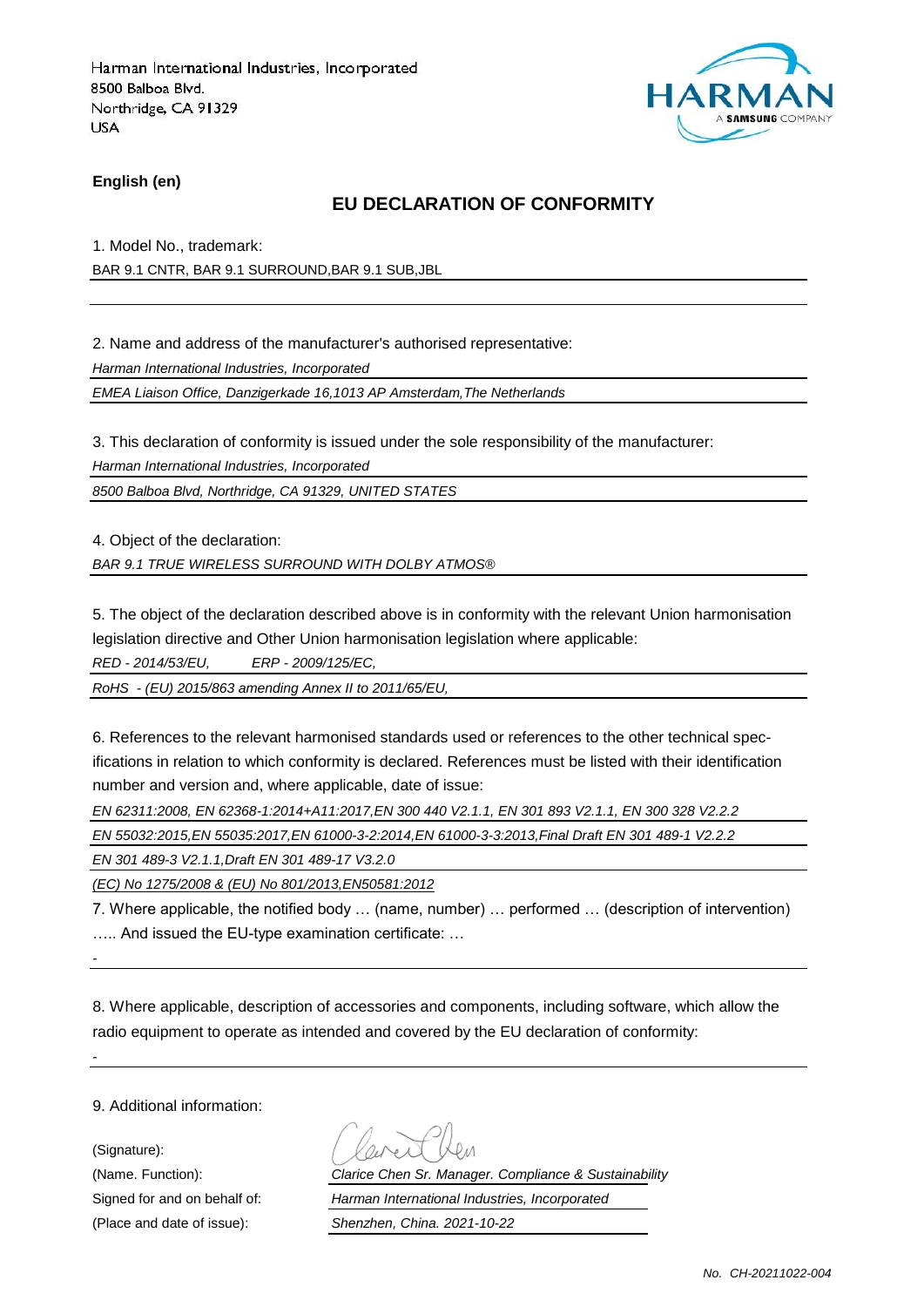

#### **UK DECLARATION OF CONFORMITY**

1. Model No., trademark:

*BAR 9.1 CNTR, BAR 9.1 SURROUND,BAR 9.1 SUB,JBL*

2. Name and address of the manufacturer's authorised representative:

*Harman International Industries, Incorporated*

*Ground Floor, Westside 2, London Road, Apsley, Hemel Hempstead, Hertfordshire, HP3 9TD, United Kingdom.*

3. This declaration of conformity is issued under the sole responsibility of the manufacturer:

*Harman International Industries, Incorporated*

*8500 Balboa Blvd, Northridge, CA 91329, UNITED STATES*

4. Object of the declaration:

*BAR 9.1 TRUE WIRELESS SURROUND WITH DOLBY ATMOS®*

5. The object of the declaration described above is in conformity with the relevant Union harmonisation legislation directive and Other Union harmonisation legislation where applicable:

*Radio Equipment Regulations 2017*

*The Ecodesign for Energy-Related Products and Energy Information (Amendment) (EU Exit) Regulations 2019*

*The Restriction of the Use of Certain Hazardous Substances in Electrical and Electronic Equipment Regulations 2012*

6. References to the relevant harmonised standards used or references to the other technical specifications in relation to which conformity is declared. References must be listed with their identification number and version and, where applicable, date of issue:

*EN 62311:2008, EN 62368-1:2014+A11:2017,EN 300 440 V2.1.1, EN 301 893 V2.1.1, EN 300 328 V2.2.2*

*EN 55032:2015,EN 55035:2017,EN 61000-3-2:2014,EN 61000-3-3:2013,Final Draft EN 301 489-1 V2.2.2*

*EN 301 489-3 V2.1.1,Draft EN 301 489-17 V3.2.0*

*(EC) No 1275/2008 & (EU) No 801/2013,EN50581:2012*

7. Where applicable, the notified body … (name, number) … performed … (description of intervention) ….. And issued the EU-type examination certificate: …

8. Where applicable, description of accessories and components, including software, which allow the radio equipment to operate as intended and covered by the EU declaration of conformity:

9. Additional information:

(Signature):

*-*

*-*

(Place and date of issue): *Shenzhen, China. 2021-10-22*

(Name. Function): *Clarice Chen Sr. Manager. Compliance & Sustainability* Signed for and on behalf of: *Harman International Industries, Incorporated*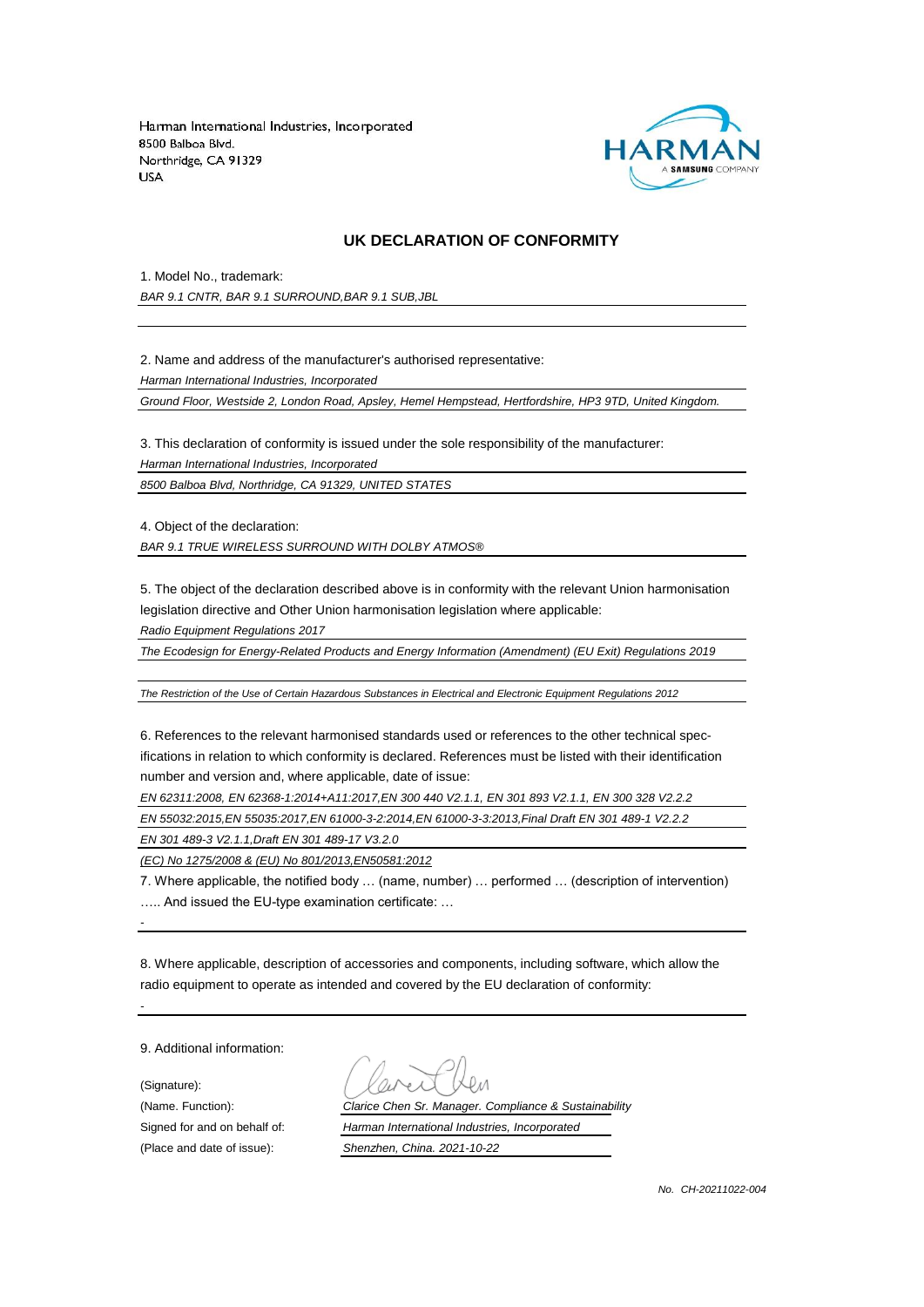

**Български (bg)**

### **ЕС ДЕКЛАРАЦИЯ ЗА СЪОТВЕТСТВИЕ**

1.Модел No., търговска марка : BAR 9.1 CNTR, BAR 9.1 SURROUND,BAR 9.1 SUB,JBL

2. Име и адрес на производителя или на неговия упълномощен представител:

*Harman International Industries, Incorporated*

*EMEA Liaison Office, Danzigerkade 16,1013 AP Amsterdam,The Netherlands*

3. Настоящата декларация за съответствие е издадена на отговорността на производителя:

*Harman International Industries, Incorporated*

*8500 Balboa Blvd, Northridge, CA 91329, UNITED STATES*

4. Предмет на декларацията: *BAR 9.1 TRUE WIRELESS SURROUND WITH DOLBY ATMOS®*

5. Предметът на декларацията, описан по-горе, отговаря на съответното законодателство на Съюза за хармонизация Директива и Друго законодателство на Съюза за хармонизация, когато е приложимо: *RED - 2014/53/EU, ERP - 2009/125/EC,*

*RoHS - (EU) 2015/863 amending Annex II to 2011/65/EU,*

6. Позоваване на използваните хармонизирани стандарти или позоваване на други технически спецификации, по отно отношение на които се декларира съответствие.При позоваването трябва да се посочва техният идентификационен номер и версията им и,ако е приложимо,дата на издаване: *EN 62311:2008, EN 62368-1:2014+A11:2017,EN 300 440 V2.1.1, EN 301 893 V2.1.1, EN 300 328 V2.2.2*

*EN 55032:2015,EN 55035:2017,EN 61000-3-2:2014,EN 61000-3-3:2013,Final Draft EN 301 489-1 V2.2.2*

*EN 301 489-3 V2.1.1,Draft EN 301 489-17 V3.2.0*

*(EC) No 1275/2008 & (EU) No 801/2013,EN50581:2012*

7. Когато е приложимо, нотифицираният орган… (наименование, номер)… извърши … (описание на извършеното) … и издаде сертификата за ЕС изследване на типа: …

8. Когато е приложимо, описание на принадлежностите и компонентите, включително софтуер, които позволяват на радиосъоръжението да работи по предназначение и които са обхванати от ЕС декларацията за съответствие:

9. Допълнителна информация:

(подпис):

*-*

*-*

avenChan

(име, длъжност): *Clarice Chen Sr. Manager. Compliance & Sustainability* Подписано за и от името на: *Harman International Industries, Incorporated* (място и дата на издаване): *Shenzhen, China. 2021-10-22*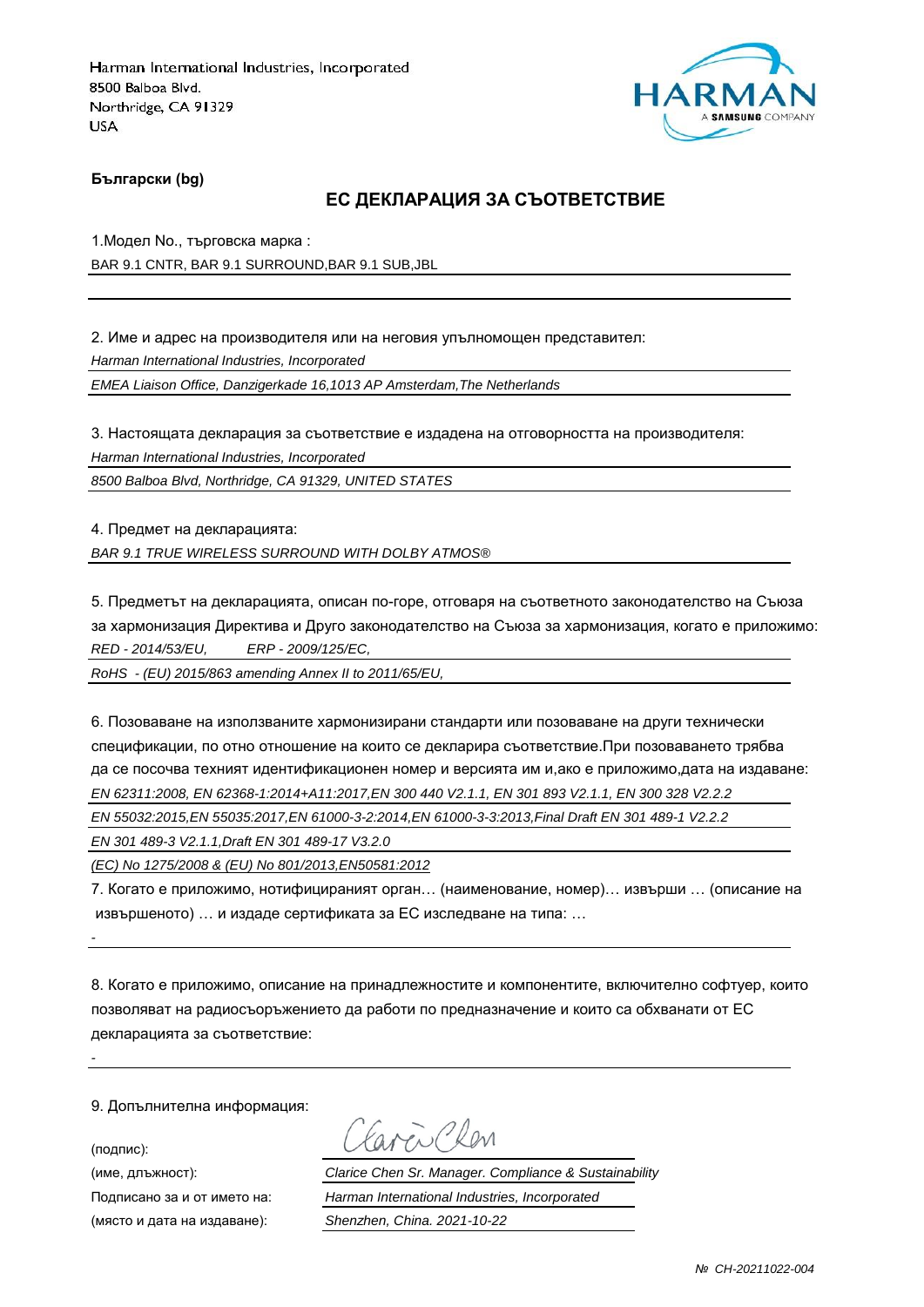

#### **Deutsch (de)**

## **EU-KONFORMITÄTSERKLÄRUNG**

1. Modell Nr., Handelsmarke: BAR 9.1 CNTR, BAR 9.1 SURROUND,BAR 9.1 SUB,JBL

2. Name und Anschrift des Herstellers oder seines Bevollmächtigten:

*Harman International Industries, Incorporated*

*EMEA Liaison Office, Danzigerkade 16,1013 AP Amsterdam,The Netherlands*

3. Die alleinige Verantwortung für die Ausstellung dieser Konformitätserklärung trägt der Hersteller:

*Harman International Industries, Incorporated*

*8500 Balboa Blvd, Northridge, CA 91329, UNITED STATES*

4. Gegenstand der Erklärung *BAR 9.1 TRUE WIRELESS SURROUND WITH DOLBY ATMOS®*

5. Der oben beschriebene Gegenstand der Erklärung erfüllt die einschlägigen Harmonisierungsrecht -svorschriften der Union Richtlinie und gegebenenfalls weitere Harmonisierungsrechtsvorschriften der Union: *RED - 2014/53/EU, ERP - 2009/125/EC,*

*RoHS - (EU) 2015/863 amending Annex II to 2011/65/EU,*

6.Angabe der einschlägigen harmonisierten Normen, die zugrunde gelegt wurden, oder Angabe der anderen technischen Spezifikationen, bezüglich derer die Konformität erklärt wird: Dabei müssen die jeweilige Kennnummer,die angewandte Fassung und gegebenenfalls das Ausgabedatum angegeben werden:

*EN 62311:2008, EN 62368-1:2014+A11:2017,EN 300 440 V2.1.1, EN 301 893 V2.1.1, EN 300 328 V2.2.2*

*EN 55032:2015,EN 55035:2017,EN 61000-3-2:2014,EN 61000-3-3:2013,Final Draft EN 301 489-1 V2.2.2*

*EN 301 489-3 V2.1.1,Draft EN 301 489-17 V3.2.0*

*(EC) No 1275/2008 & (EU) No 801/2013,EN50581:2012*

7. Falls zutreffend — Die notifizierte Stelle … (Name, Kennnummer) hat … (Beschreibung ihrer Mitwirkung) … und folgende EU-Baumusterprüfbescheinigung ausgestellt:

8.Falls vorhanden — Beschreibung des Zubehörs und der Bestandteile einschließlich Software,die den bestimmungsgemäßen Betrieb der Funkanlage ermöglichen und von der EU-Konformitätserklärung erfasst werden:

9. Zusatzangaben

(Unterschrift):

*-*

*-*

(Ort und Datum der Ausstellung): *Shenzhen, China. 2021-10-22*

Mi Plan

(Name, Funktion): *Clarice Chen Sr. Manager. Compliance & Sustainability* Unterzeichnet und im Namen von: *Harman International Industries, Incorporated*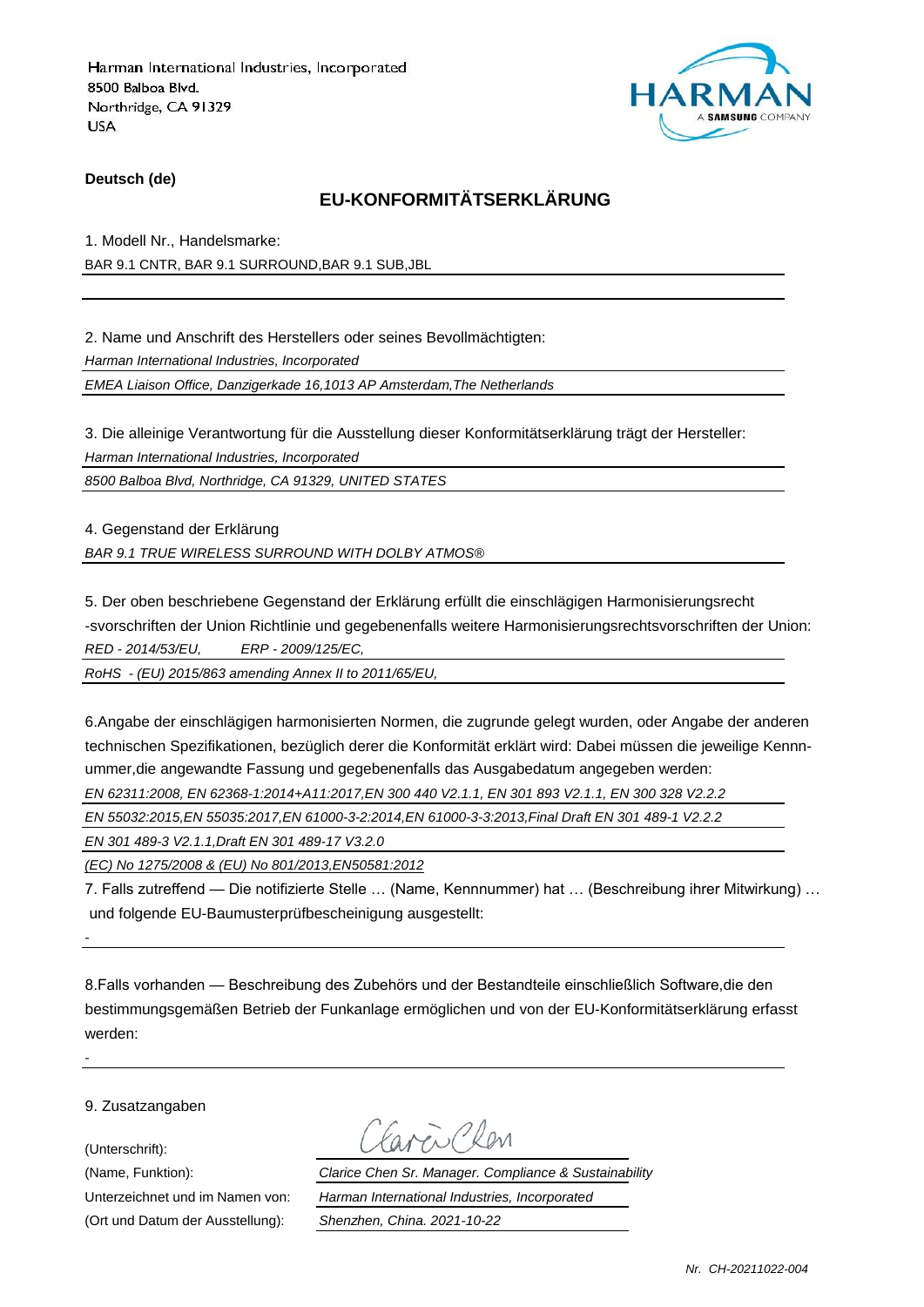

### **Hrvatski (hr)**

### **EU IZJAVA O SUKLADNOSTI**

1.Model br.,marka

BAR 9.1 CNTR, BAR 9.1 SURROUND,BAR 9.1 SUB,JBL

2. Ime i adresa proizvođača ili njegovog ovlaštenog zastupnika:

*Harman International Industries, Incorporated*

*EMEA Liaison Office, Danzigerkade 16,1013 AP Amsterdam,The Netherlands*

3. Za izdavanje ove izjave o sukladnosti odgovoran je isključivo proizvođač:

*Harman International Industries, Incorporated*

*8500 Balboa Blvd, Northridge, CA 91329, UNITED STATES*

4. Predmet izjave:

*BAR 9.1 TRUE WIRELESS SURROUND WITH DOLBY ATMOS®*

5. Prethodno opisani predmet izjave u skladu je s relevantnim zakonodavstvom Unije o usklađivanju i drugim zakonodavstvom Unije o usklađivanju prema potrebi:

*RED - 2014/53/EU, ERP - 2009/125/EC,*

*RoHS - (EU) 2015/863 amending Annex II to 2011/65/EU,*

6. Upućivanja na odgovarajuće usklađene norme koje se upotrebljavaju ili upućivanje na druge tehničke specifikacije u odnosu na koje se deklarira sukladnost. Upućivanja moraju biti navedena s identifikacijskim brojem i verzijom te, prema potrebi, datumom izdavanja:

*EN 62311:2008, EN 62368-1:2014+A11:2017,EN 300 440 V2.1.1, EN 301 893 V2.1.1, EN 300 328 V2.2.2*

*EN 55032:2015,EN 55035:2017,EN 61000-3-2:2014,EN 61000-3-3:2013,Final Draft EN 301 489-1 V2.2.2*

*EN 301 489-3 V2.1.1,Draft EN 301 489-17 V3.2.0*

*(EC) No 1275/2008 & (EU) No 801/2013,EN50581:2012*

7.Prema potrebi, prijavljeno tijelo ... (naziv, broj) … provelo je … (opis intervencije) … i izdalo potvrdu o EU ispitivaniu tipa:

*-*

*-*

8. Prema potrebi, opis dodatne opreme i sastavnica, uključujući softver, koji omogućuju normalan rad radijske opreme koji je obuhvaćen EU izjavom o sukladnosti:

9. Dodatne informacije:

(potpis):

Favor Chen

(ime, funkcija) *Clarice Chen Sr. Manager. Compliance & Sustainability* Potpisano za i u ime: *Harman International Industries, Incorporated* (mjesto i datum izdavanja): *Shenzhen, China. 2021-10-22*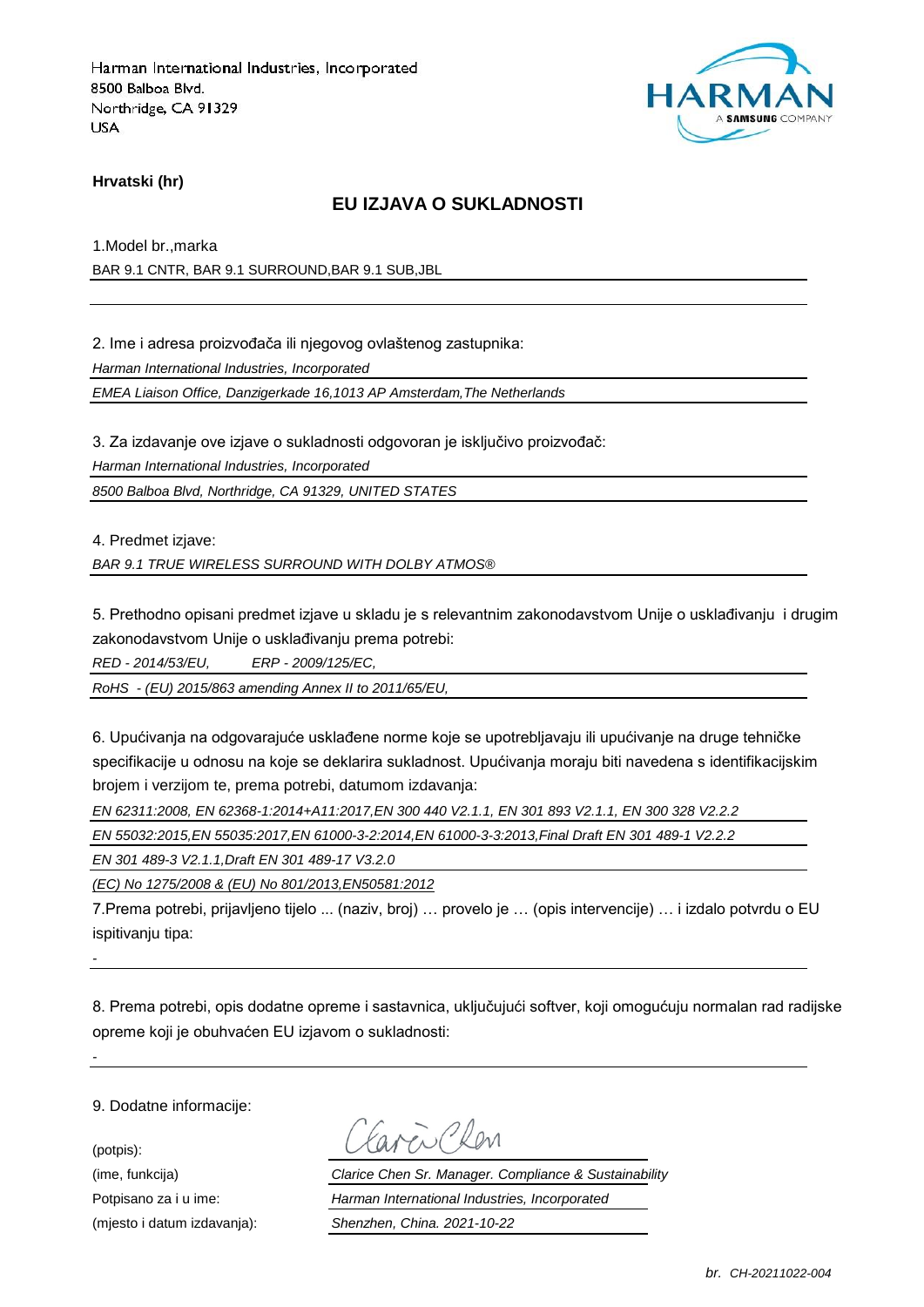

### **čeština (cs)**

# **EU PROHLÁŠENÍ O SHODĚ**

1. Model č.,ochranná známka:

BAR 9.1 CNTR, BAR 9.1 SURROUND,BAR 9.1 SUB,JBL

2. Jméno a adresa výrobce nebo jeho zplnomocněného zástupce:

*Harman International Industries, Incorporated*

*EMEA Liaison Office, Danzigerkade 16,1013 AP Amsterdam,The Netherlands*

3. Toto prohlášení o shodě se vydává na výhradní odpovědnost výrobce:

*Harman International Industries, Incorporated*

*8500 Balboa Blvd, Northridge, CA 91329, UNITED STATES*

4. Předmět prohlášení:

*BAR 9.1 TRUE WIRELESS SURROUND WITH DOLBY ATMOS®*

5. Výše popsaný předmět prohlášení je ve shodě s příslušnými harmonizovanými právními předpisy Unie a náležitých případech další harmonizované právní předpisy Unie:

*RED - 2014/53/EU, ERP - 2009/125/EC,*

*RoHS - (EU) 2015/863 amending Annex II to 2011/65/EU,*

6. Odkazy na příslušné harmonizované normy, které byly použity, nebo na jiné technické specifikace, na jejichž základě se shoda prohlašuje. Odkazy se uvedou s jejich identifikačním číslem a verzí a v příslušných případech rovněž s datem vydání:

*EN 62311:2008, EN 62368-1:2014+A11:2017,EN 300 440 V2.1.1, EN 301 893 V2.1.1, EN 300 328 V2.2.2*

*EN 55032:2015,EN 55035:2017,EN 61000-3-2:2014,EN 61000-3-3:2013,Final Draft EN 301 489-1 V2.2.2*

*EN 301 489-3 V2.1.1,Draft EN 301 489-17 V3.2.0*

*(EC) No 1275/2008 & (EU) No 801/2013,EN50581:2012*

7. Případně: oznámený subjekt ... (název, číslo) … provedl … (popis opatření) … a vydal certifikát EU přezkoušení typu:

8.V příslušných případech popis příslušenství a součástí, včetně softwaru, které umožňují zamýšlené fungování rádiového zařízení v souladu s EU prohlášením o shodě:

9. Další informace:

(podpis):

*-*

*-*

(jméno, funkce): *Clarice Chen Sr. Manager. Compliance & Sustainability* Podepsáno za a jménem: *Harman International Industries, Incorporated* (místo a datum vydání): *Shenzhen, China. 2021-10-22*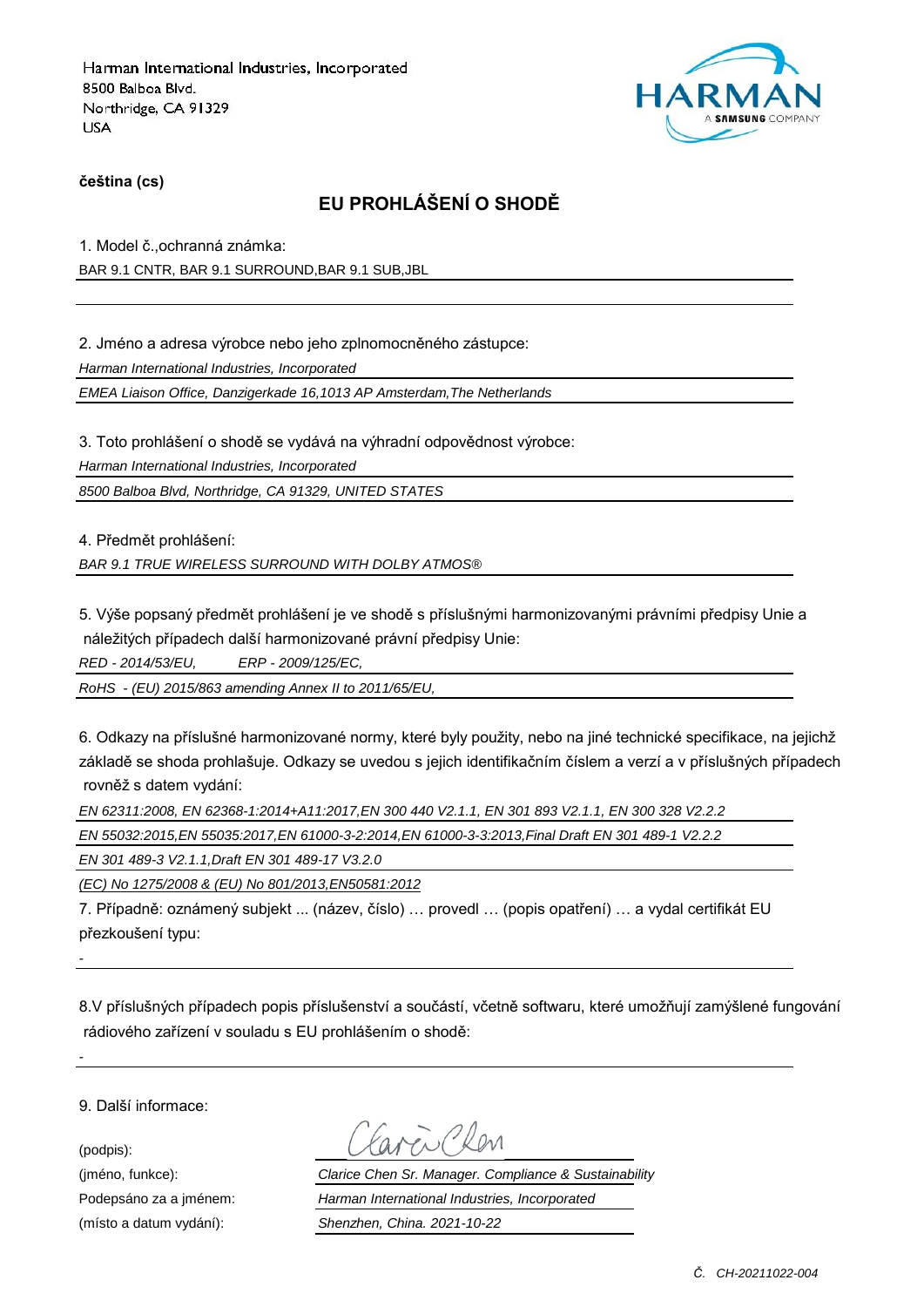

**eesti keel (et)**

### **ELI VASTAVUSDEKLARATSIOON**

1. Tootenumber,kaubamärk:

BAR 9.1 CNTR, BAR 9.1 SURROUND,BAR 9.1 SUB,JBL

2. Tootja või tema volitatud esindaja nimi ja aadress:

*Harman International Industries, Incorporated*

*EMEA Liaison Office, Danzigerkade 16,1013 AP Amsterdam,The Netherlands*

3. Käesolev vastavusdeklaratsioon on välja antud tootja ainuvastutusel:

*Harman International Industries, Incorporated*

*8500 Balboa Blvd, Northridge, CA 91329, UNITED STATES*

4. Deklareeritav toode:

*BAR 9.1 TRUE WIRELESS SURROUND WITH DOLBY ATMOS®*

5. Ülalkirjeldatud deklareeritav toode on kooskõlas asjakohaste liidu ühtlustamisõigusaktidega ja Muud liidu ühtlustamisõigusaktid (vajaduse korral):

*RED - 2014/53/EU, ERP - 2009/125/EC,*

*RoHS - (EU) 2015/863 amending Annex II to 2011/65/EU,*

6. Viited kasutatud harmoneeritud standarditele või muudele tehnilistele kirjeldustele, millele vastavust deklareeritakse. Viidetele peab lisama nende identifitseerimisnumbri ja versiooni ning vajaduse korral väljaandmise kuupäeva:

*EN 62311:2008, EN 62368-1:2014+A11:2017,EN 300 440 V2.1.1, EN 301 893 V2.1.1, EN 300 328 V2.2.2*

*EN 55032:2015,EN 55035:2017,EN 61000-3-2:2014,EN 61000-3-3:2013,Final Draft EN 301 489-1 V2.2.2*

*EN 301 489-3 V2.1.1,Draft EN 301 489-17 V3.2.0*

*(EC) No 1275/2008 & (EU) No 801/2013,EN50581:2012*

7.Vajaduse korral: teavitatud asutus … (nimi, number) … teostas … (tegevuse kirjeldus) … ja andis välja Eli tüübihindamistõendi:

8.Vajaduse korral selliste tarvikute ja osade, samuti tarkvara kirjeldus, mis võimaldavad raadioseadet kasutada ettenähtud otstarbel ja kooskõlas ELi vastavusdeklaratsiooniga:

9. Lisateave:

(allkiri):

*-*

*-*

(väljaandmise koht ja kuupäev): *Shenzhen, China. 2021-10-22*

(nimi, ametinimetus): *Clarice Chen Sr. Manager. Compliance & Sustainability* Alla kirjutanud (kelle poolt/nimel): *Harman International Industries, Incorporated*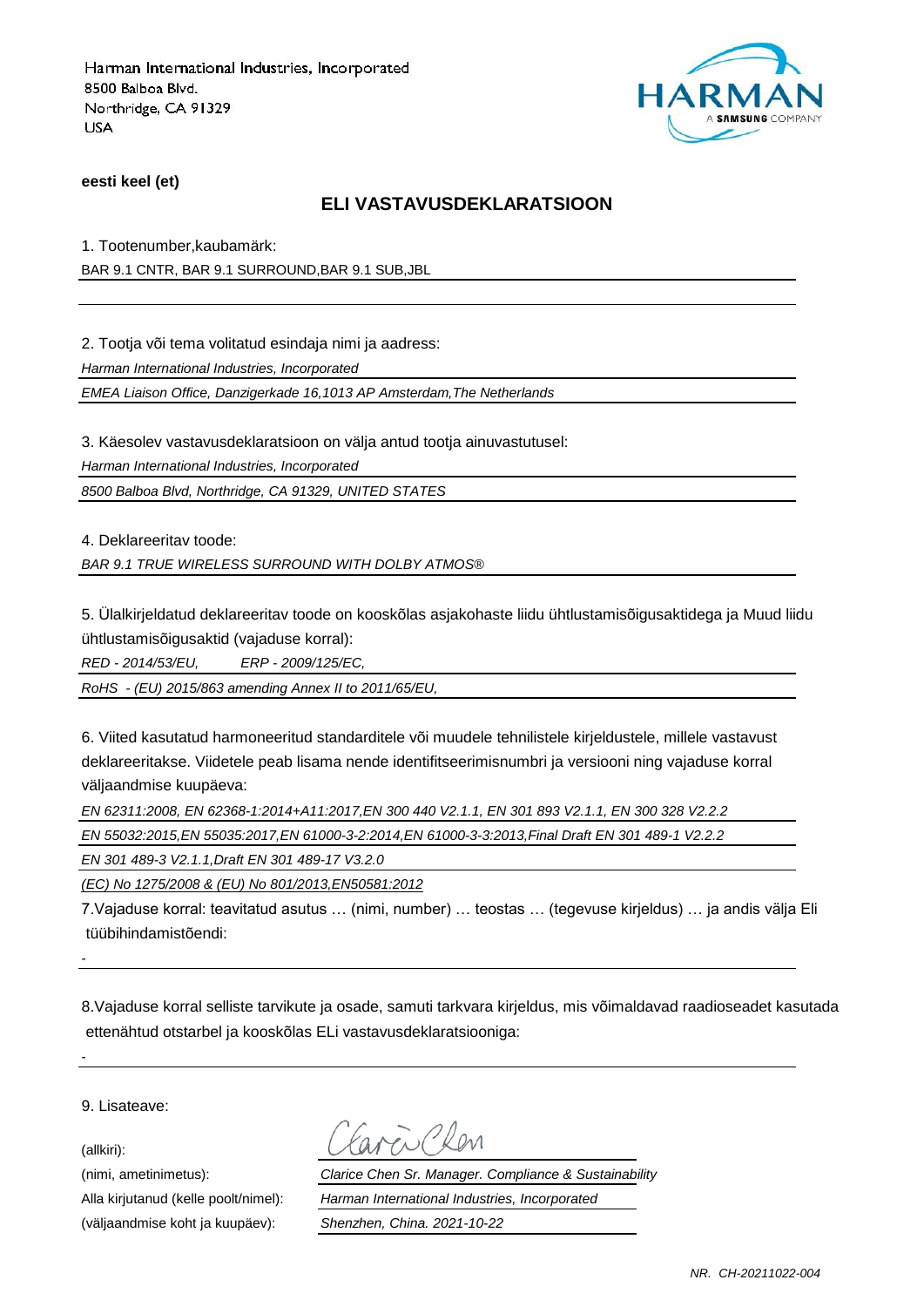

**español (es)**

## **DECLARACIÓN UE DE CONFORMIDAD**

1. Nombre del Modelo,marca:

BAR 9.1 CNTR, BAR 9.1 SURROUND,BAR 9.1 SUB,JBL

2. Nombre y dirección del fabricante o de su representante autorizado:

*Harman International Industries, Incorporated*

*EMEA Liaison Office, Danzigerkade 16,1013 AP Amsterdam,The Netherlands*

3. La presente declaración de conformidad se expide bajo la exclusiva responsabilidad del fabricante.

*Harman International Industries, Incorporated*

*8500 Balboa Blvd, Northridge, CA 91329, UNITED STATES*

4. Objeto de la declaración:

*BAR 9.1 TRUE WIRELESS SURROUND WITH DOLBY ATMOS®*

5. El objeto de la declaración descrito anteriormente es conforme con la legislación de armonización pertinente de la Unión y Otra legislación de armonización de la Unión, cuando sea aplicable: *RED - 2014/53/EU, ERP - 2009/125/EC,*

*RoHS - (EU) 2015/863 amending Annex II to 2011/65/EU,*

6.Referencias a las normas armonizadas pertinentes utilizadas o referencias a las otras especificaciones técnicas en relación con las cuales se declara la conformidad. Las referencias se enumerarán con su número de identificación y su versión y, en su caso, la fecha de emisión:

*EN 62311:2008, EN 62368-1:2014+A11:2017,EN 300 440 V2.1.1, EN 301 893 V2.1.1, EN 300 328 V2.2.2*

*EN 55032:2015,EN 55035:2017,EN 61000-3-2:2014,EN 61000-3-3:2013,Final Draft EN 301 489-1 V2.2.2*

*EN 301 489-3 V2.1.1,Draft EN 301 489-17 V3.2.0*

*(EC) No 1275/2008 & (EU) No 801/2013,EN50581:2012*

7. Cuando proceda: El organismo notificado … (nombre, número) … ha efectuado … (descripción de la intervención) … y expedido el certificado de examen UE de tipo:

8. Cuando proceda, descripción de los accesorios y componentes, incluido el software, que permiten que el equipo radioeléctrico funcione como estaba previsto y esté amparado por la declaración UE de conformidad:

9. Información adicional:

*-*

*-*

(Firma):

ENPROM

(nombre, cargo): *Clarice Chen Sr. Manager. Compliance & Sustainability* Firmado en nombre de: *Harman International Industries, Incorporated* (lugar y fecha de expedición): *Shenzhen, China. 2021-10-22*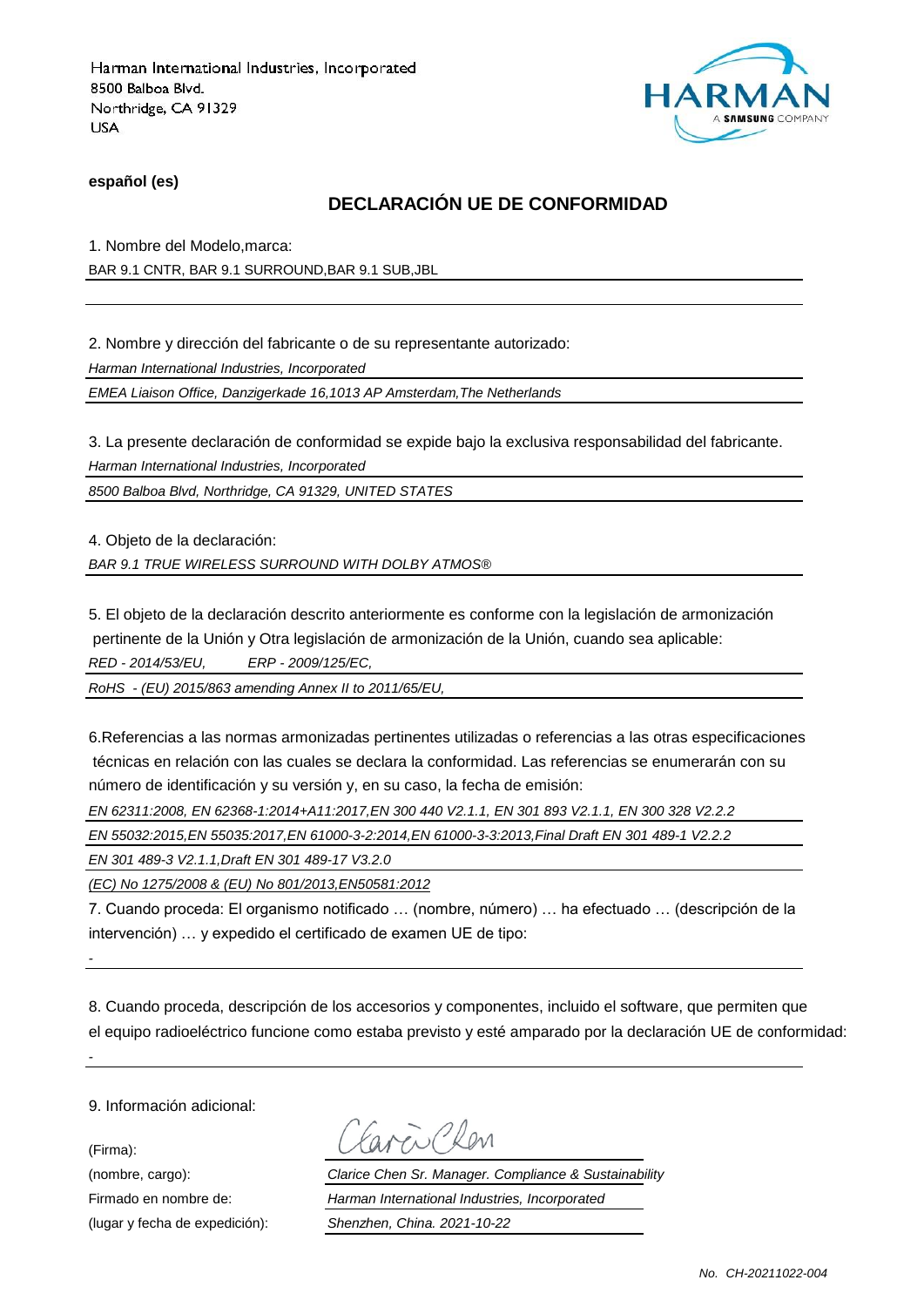

#### **italiano (it)**

### **DICHIARAZIONE DI CONFORMITÀ UE**

1. Modello n.,brand:

BAR 9.1 CNTR, BAR 9.1 SURROUND,BAR 9.1 SUB,JBL

2. Nome e indirizzo del fabbricante o del suo rappresentante autorizzato:

*Harman International Industries, Incorporated*

*EMEA Liaison Office, Danzigerkade 16,1013 AP Amsterdam,The Netherlands*

3. La presente dichiarazione di conformità è rilasciata sotto l'esclusiva responsabilità del fabbricante:

*Harman International Industries, Incorporated*

*8500 Balboa Blvd, Northridge, CA 91329, UNITED STATES*

4. Oggetto della dichiarazione:

*BAR 9.1 TRUE WIRELESS SURROUND WITH DOLBY ATMOS®*

5. L'oggetto della dichiarazione di cui sopra è conforme alla pertinente normativa di armonizzazione dell'Unione e Se del caso, altre normative di armonizzazione dell'Unione:

*RED - 2014/53/EU, ERP - 2009/125/EC,*

*RoHS - (EU) 2015/863 amending Annex II to 2011/65/EU,*

6. Riferimento alle pertinenti norme armonizzate utilizzate o riferimenti alle altre specifiche tecniche in relazione alle quali è dichiarata la conformità. I riferimenti devono essere indicati con il loro numero di identificazione e versione e, se del caso, la data di emissione:

*EN 62311:2008, EN 62368-1:2014+A11:2017,EN 300 440 V2.1.1, EN 301 893 V2.1.1, EN 300 328 V2.2.2*

*EN 55032:2015,EN 55035:2017,EN 61000-3-2:2014,EN 61000-3-3:2013,Final Draft EN 301 489-1 V2.2.2*

*EN 301 489-3 V2.1.1,Draft EN 301 489-17 V3.2.0*

*(EC) No 1275/2008 & (EU) No 801/2013,EN50581:2012*

7. Se del caso, l'organismo notificato … (denominazione, numero) … ha effettuato … (descrizione dell'intervento) … e rilasciato il certificato di esame UE del tipo:

8. Se del caso, una descrizione degli accessori e dei componenti inclusi nella dichiarazione di con -formità UE,compreso il software, che consentono all'apparecchiatura radio di funzionare come previsto:

9. Informazioni supplementari:

(Firma):

*-*

*-*

(luogo e data del rilascio): *Shenzhen, China. 2021-10-22*

Earen Chen

(nome, funzione): *Clarice Chen Sr. Manager. Compliance & Sustainability* Firmato a nome e per conto di: *Harman International Industries, Incorporated*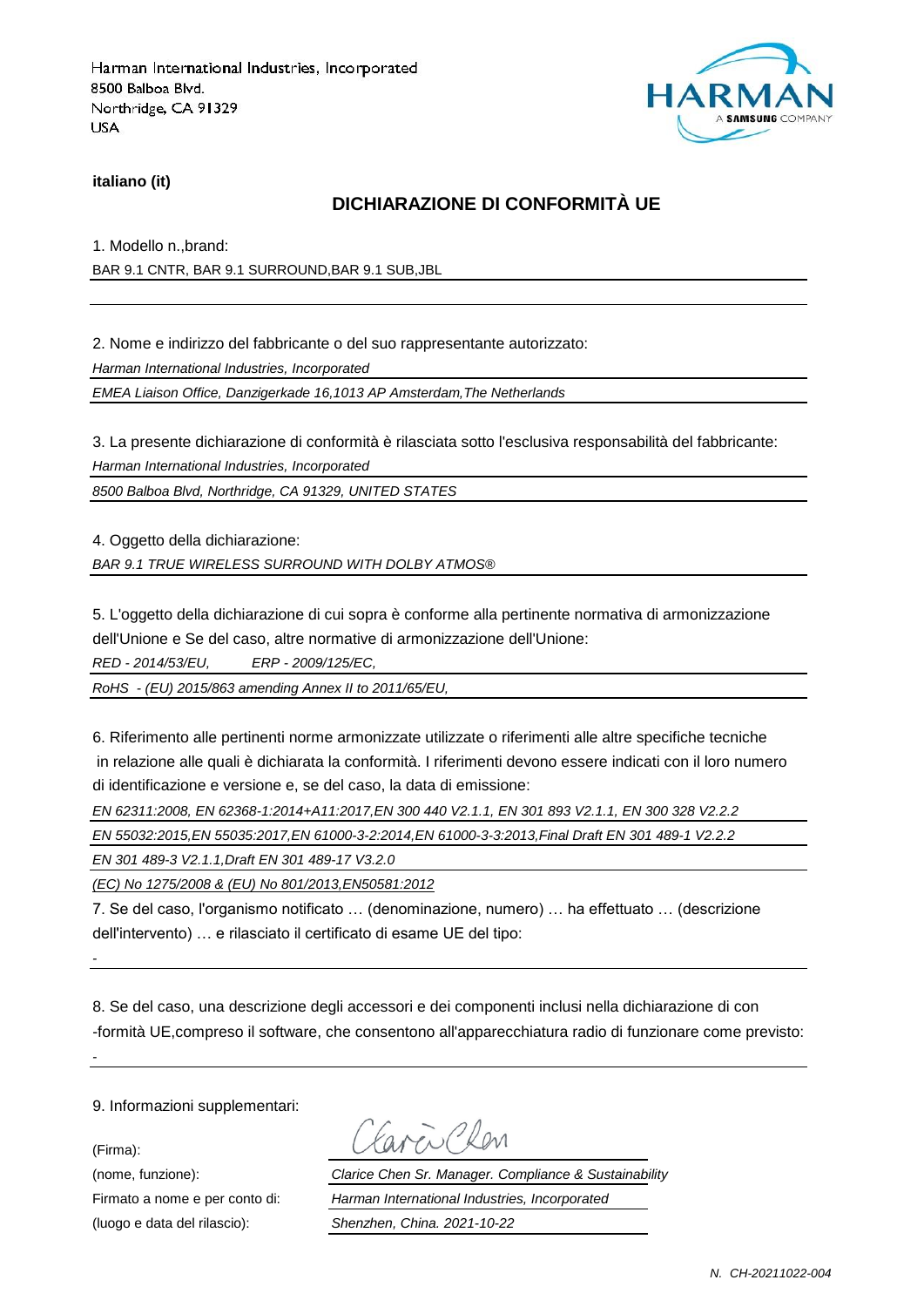

#### **dansk (da)**

### **EU-OVERENSSTEMMELSESERKLÆRING**

1. Model nr., mærke:

BAR 9.1 CNTR, BAR 9.1 SURROUND,BAR 9.1 SUB,JBL

2. Navn og adresse på fabrikanten eller dennes bemyndigede repræ sentant:

*Harman International Industries, Incorporated*

*EMEA Liaison Office, Danzigerkade 16,1013 AP Amsterdam,The Netherlands*

3. Denne overensstemmelseserklæring udstedes på fabrikantens ansvar:

*Harman International Industries, Incorporated*

*8500 Balboa Blvd, Northridge, CA 91329, UNITED STATES*

4. Erklæringens genstand:

*BAR 9.1 TRUE WIRELESS SURROUND WITH DOLBY ATMOS®*

5. Genstanden for erklæringen, som beskrevet ovenfor, er i overensstemmelse med den relevante EU-harmoniseringslovgivning og Eventuelt anden EU-harmoniseringslovgivning:

*RED - 2014/53/EU, ERP - 2009/125/EC,*

*RoHS - (EU) 2015/863 amending Annex II to 2011/65/EU,*

6.Henvisninger til de relevante anvendte harmoniserede standarder eller henvisninger til de andre tekniske specifikationer, som der erklæres overensstemmelse med. Henvisninger angives med deres identifikationsnummer og version og eventuelt udstedelsesdato:

*EN 62311:2008, EN 62368-1:2014+A11:2017,EN 300 440 V2.1.1, EN 301 893 V2.1.1, EN 300 328 V2.2.2*

*EN 55032:2015,EN 55035:2017,EN 61000-3-2:2014,EN 61000-3-3:2013,Final Draft EN 301 489-1 V2.2.2*

*EN 301 489-3 V2.1.1,Draft EN 301 489-17 V3.2.0*

*(EC) No 1275/2008 & (EU) No 801/2013,EN50581:2012*

7. Hvor det er relevant, det bemyndigede organ … (navn, nummer) har foretaget … (beskrivelse af aktiviteten) … og udstedt EU-typeafprøvningsattest:

*-*

*-*

8. I givet fald beskrivelse af tilbehør og komponenter, herunder software, som får radioudstyret til at fungere efter hensigten og er dækket af EU-overensstemmelseserklæringen:

9. Supplerende oplysninger:

(Underskrift):

(udstedelsessted og -dato): *Shenzhen, China. 2021-10-22*

(navn, stilling) (underskrift): *Clarice Chen Sr. Manager. Compliance & Sustainability* Underskrevet for og på vegne af: *Harman International Industries, Incorporated*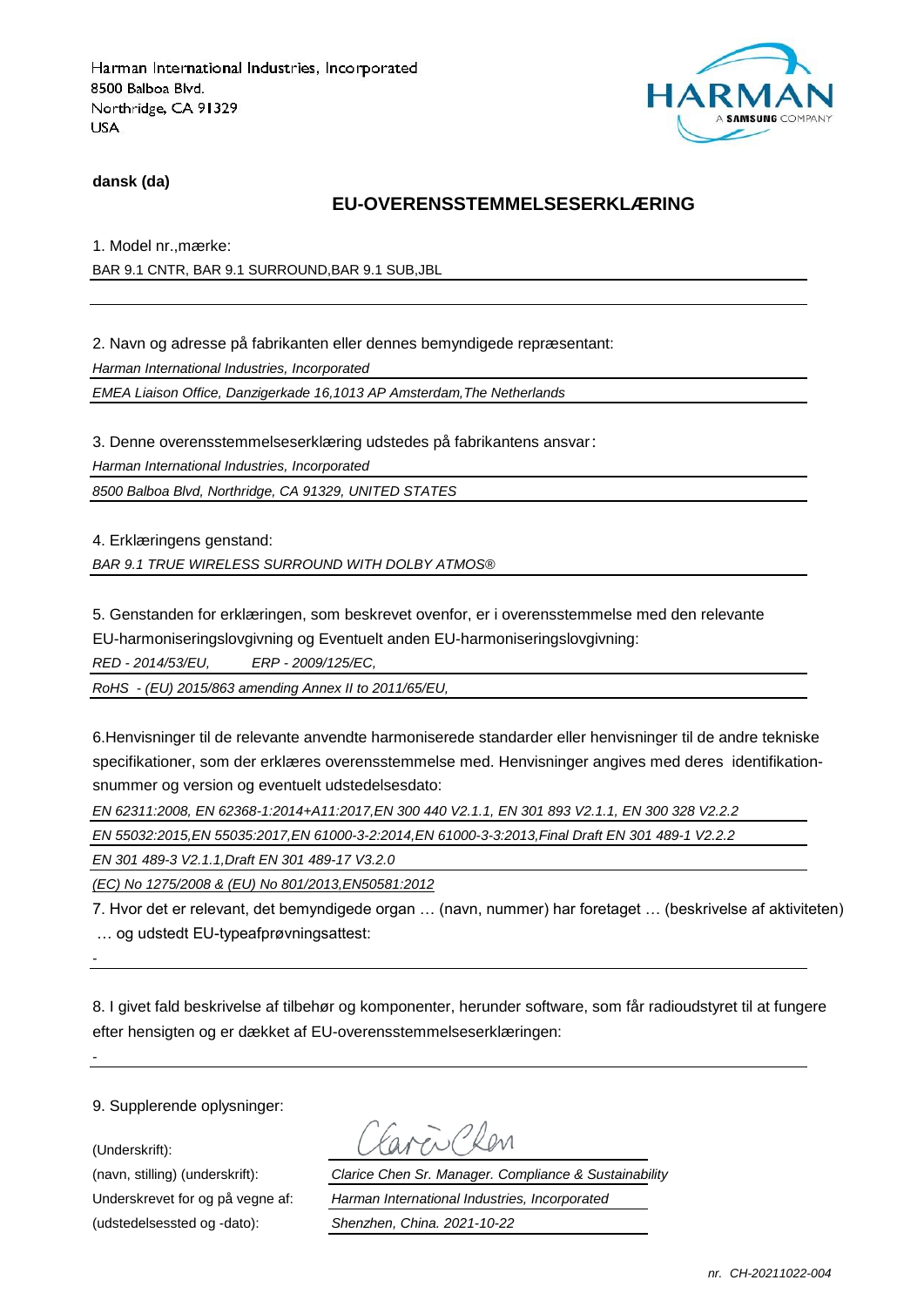

**ελληνικά (el)**

### **ΔΗΛΩΣΗ ΣΥΜΜΟΡΦΩΣΗΣ ΕΕ**

1. Αριθμός μοντέλου, εμπορικό σήμα: BAR 9.1 CNTR, BAR 9.1 SURROUND,BAR 9.1 SUB,JBL

2. Όνομα και διεύθυνση του κατασκευαστή ή του εξουσιοδοτημένου αντιπροσώπου του:

*Harman International Industries, Incorporated*

*EMEA Liaison Office, Danzigerkade 16,1013 AP Amsterdam,The Netherlands*

3. Η παρούσα δήλωση συμμόρφωσης εκδίδεται με αποκλειστική ευθύνη του κατασκευαστή:

*Harman International Industries, Incorporated*

*8500 Balboa Blvd, Northridge, CA 91329, UNITED STATES*

4.Αντικείμενο της δήλωσης: *BAR 9.1 TRUE WIRELESS SURROUND WITH DOLBY ATMOS®*

5. Ο στόχος της δήλωσης που περιγράφεται παραπάνω είναι σύμφωνος προς τη σχετική ενωσιακή νομοθεσία εναρμόνισης και Άλλη ενωσιακή νομοθεσία εναρμόνισης, κατά περίπτωση

*RED - 2014/53/EU, ERP - 2009/125/EC,*

*RoHS - (EU) 2015/863 amending Annex II to 2011/65/EU,*

6. Αναφορές στα σχετικά εναρμονισμένα πρότυπα που χρησιμοποιούνται ή αναφορές στις λοιπές τεχνικές προδιαγραφές σε σχέση με τις οποίες δηλώνεται η συμμόρφωση. Οι αναφορές πρέπει να απαριθμούνται με τον αριθμό αναγνώρισης και την έκδοση και, κατά περίπτωση, την ημερομηνία δημοσίευσής τους: *EN 62311:2008, EN 62368-1:2014+A11:2017,EN 300 440 V2.1.1, EN 301 893 V2.1.1, EN 300 328 V2.2.2*

*EN 55032:2015,EN 55035:2017,EN 61000-3-2:2014,EN 61000-3-3:2013,Final Draft EN 301 489-1 V2.2.2*

*EN 301 489-3 V2.1.1,Draft EN 301 489-17 V3.2.0*

*(EC) No 1275/2008 & (EU) No 801/2013,EN50581:2012*

7.Όπου έχει εφαρμογή, ο κοινοποιημένος οργανισμός … (ονομασία, αριθμός) … πραγματοποίησε (περιγραφή της παρέμβασης) … και εξέδωσε το πιστοποιητικό εξέτασης τύπου ΕΕ:

8.Όπου έχει εφαρμογή, περιγραφή των παρελκόμενων και εξαρτημάτων, συμπεριλαμβανομένου του λογισμικού, που επιτρέπουν στον ραδιοεξοπλισμό να λειτουργεί όπως προβλέπεται και που καλύπτ -N43ονται από τη δήλωση συμμόρφωσης:

9. Συμπληρωματικές πληροφορίες:

(υπογραφή):

*-*

*-*

(τόπος και ημερομηνία έκδοσης): *Shenzhen, China. 2021-10-22*

(όνομα, θέση): *Clarice Chen Sr. Manager. Compliance & Sustainability*

Υπογραφή για λογαριασμό εξ ονόματος: *Harman International Industries, Incorporated*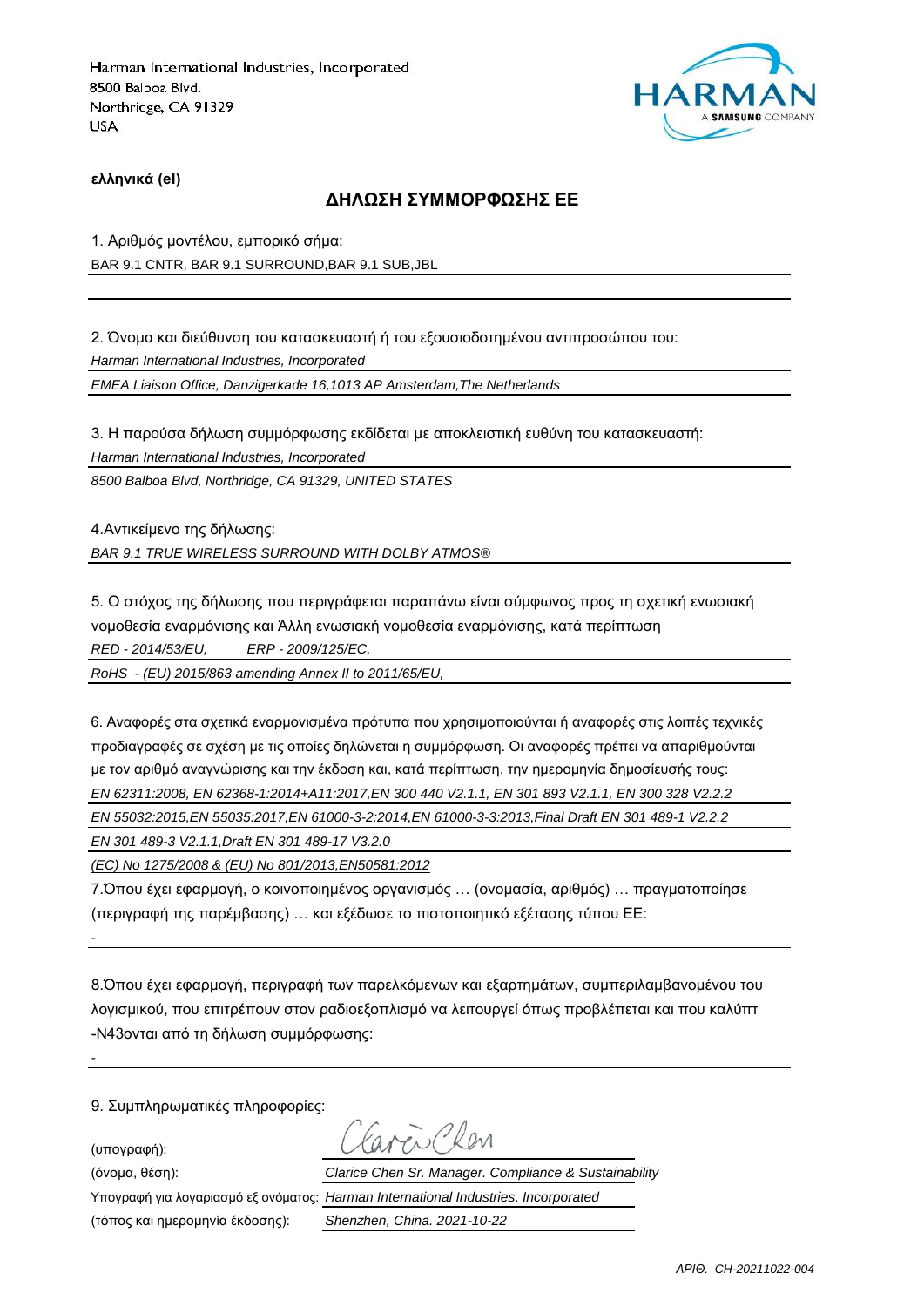

**français (fr)**

## **DECLARATION UE DE CONFORMITE**

1. numéro de modèle,marque:

BAR 9.1 CNTR, BAR 9.1 SURROUND,BAR 9.1 SUB,JBL

2. Nom et adresse du fabricant ou de son mandataire:

*Harman International Industries, Incorporated*

*EMEA Liaison Office, Danzigerkade 16,1013 AP Amsterdam,The Netherlands*

3. La présente déclaration de conformité est établie sous la seule responsabilité du fabricant:

*Harman International Industries, Incorporated*

*8500 Balboa Blvd, Northridge, CA 91329, UNITED STATES*

4. Objet de la déclaration:

*BAR 9.1 TRUE WIRELESS SURROUND WITH DOLBY ATMOS®*

5. L'objet de la déclaration décrit ci-dessus est conforme à la législation d'harmonisation de l'Union applicable et Autres législations d'harmonisation de l'Union, s'il y a lieu:

*RED - 2014/53/EU, ERP - 2009/125/EC,*

*RoHS - (EU) 2015/863 amending Annex II to 2011/65/EU,*

6. Références des normes harmonisées pertinentes appliquées ou des autres spécifications techniques par rapport auxquelles la conformité est déclarée. Il faut indiquer, pour chaque référence, le numéro d'identification, la version et, le cas échéant, la date d'émission:

*EN 62311:2008, EN 62368-1:2014+A11:2017,EN 300 440 V2.1.1, EN 301 893 V2.1.1, EN 300 328 V2.2.2*

*EN 55032:2015,EN 55035:2017,EN 61000-3-2:2014,EN 61000-3-3:2013,Final Draft EN 301 489-1 V2.2.2*

*EN 301 489-3 V2.1.1,Draft EN 301 489-17 V3.2.0*

*(EC) No 1275/2008 & (EU) No 801/2013,EN50581:2012*

7.S'il y a lieu: l'organisme notifié … (nom, numéro) … a réalisé … (description de l'intervention) … et a délivré le certificat d'examen UE de type:

8.S'il y a lieu, description des accessoires et des éléments (y compris logiciels) qui permettent à l'équipement radioélectrique de fonctionner selon sa destination et qui sont couverts par la déclaration UE de conformité:

9. Informations complémentaires:

(Signature):

*-*

*-*

(nom, fonction): *Clarice Chen Sr. Manager. Compliance & Sustainability* Signé par et au nom de: *Harman International Industries, Incorporated* (lieu et date d'émission): *Shenzhen, China. 2021-10-22*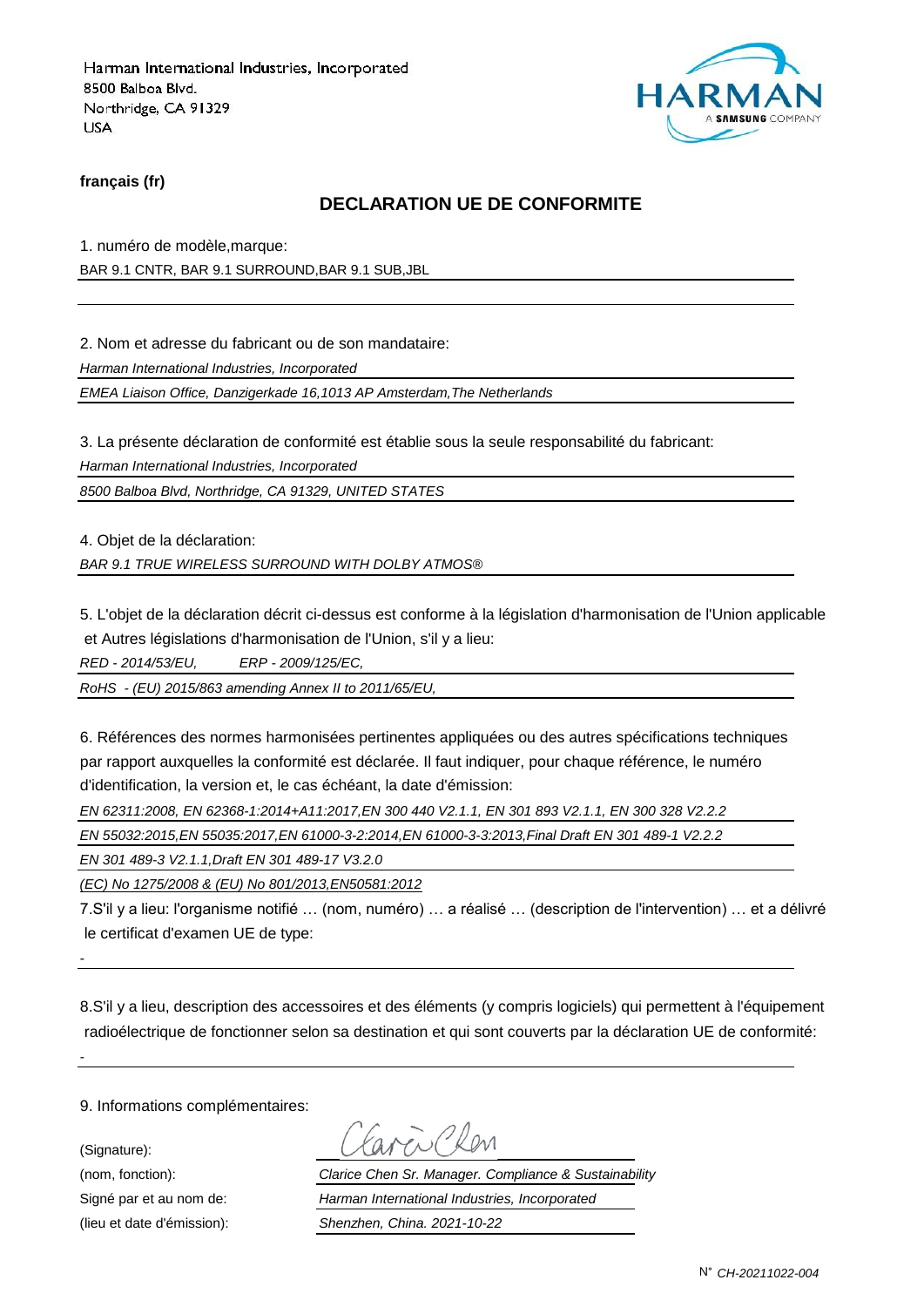

### **latviešu valoda (lv)**

## **ES ATBILSTĪBAS DEKLARĀCIJA**

1. Modela Nr.,brand:

BAR 9.1 CNTR, BAR 9.1 SURROUND,BAR 9.1 SUB,JBL

2. Ražotāja vai viņa pilnvarotā pārstāvja vārds, uzvārds/nosaukums un adrese:

*Harman International Industries, Incorporated*

*EMEA Liaison Office, Danzigerkade 16,1013 AP Amsterdam,The Netherlands*

3. Šī atbilstības deklarācija ir izdota vienīgi uz šāda ražotāja atbildību: *Harman International Industries, Incorporated 8500 Balboa Blvd, Northridge, CA 91329, UNITED STATES*

4. Deklarācijas priekšmets:

*BAR 9.1 TRUE WIRELESS SURROUND WITH DOLBY ATMOS®*

5. Iepriekš aprakstītais deklarācijas priekšmets atbilst attiecīgajam Savienības saskaņotajam tiesību aktam un Citam Savienības saskaņotajam tiesību aktam, ja piemērojams

*RED - 2014/53/EU, ERP - 2009/125/EC,*

*RoHS - (EU) 2015/863 amending Annex II to 2011/65/EU,*

6. Atsauces uz attiecīgajiem izmantojamiem saskaņotajiem standartiem vai uz citām tehniskajām specifikācijām ,attiecībā uz ko tiek deklarēta atbilstība. Atsauces jāuzskaita ar to identifikācijas numuriem un versijām un attiecīgā gadījumā ar izdošanas datumu:

*EN 62311:2008, EN 62368-1:2014+A11:2017,EN 300 440 V2.1.1, EN 301 893 V2.1.1, EN 300 328 V2.2.2*

*EN 55032:2015,EN 55035:2017,EN 61000-3-2:2014,EN 61000-3-3:2013,Final Draft EN 301 489-1 V2.2.2*

*EN 301 489-3 V2.1.1,Draft EN 301 489-17 V3.2.0*

*(EC) No 1275/2008 & (EU) No 801/2013,EN50581:2012*

7. Attiecīgā gadījumā paziņotā struktūra … (nosaukums, numurs) … ir veikusi … (darbības apraksts) … un izdevusi ES tipa pārbaudes sertifikātu:

8.Attiecīgā gadījumā palīgierīču un komponentu apraksts, ieskaitot programmatūras aprakstu,kas nodrošina radioiekārtas paredzēto darbību un uz ko attiecas ES atbilstības deklarācija:

9. Papildinformācija:

(Paraksts):

*-*

*-*

(izdošanas vieta un datums): *Shenzhen, China. 2021-10-22*

(vārds, uzvārds, amats): *Clarice Chen Sr. Manager. Compliance & Sustainability* Parakstīts šādas personas vārdā: *Harman International Industries, Incorporated*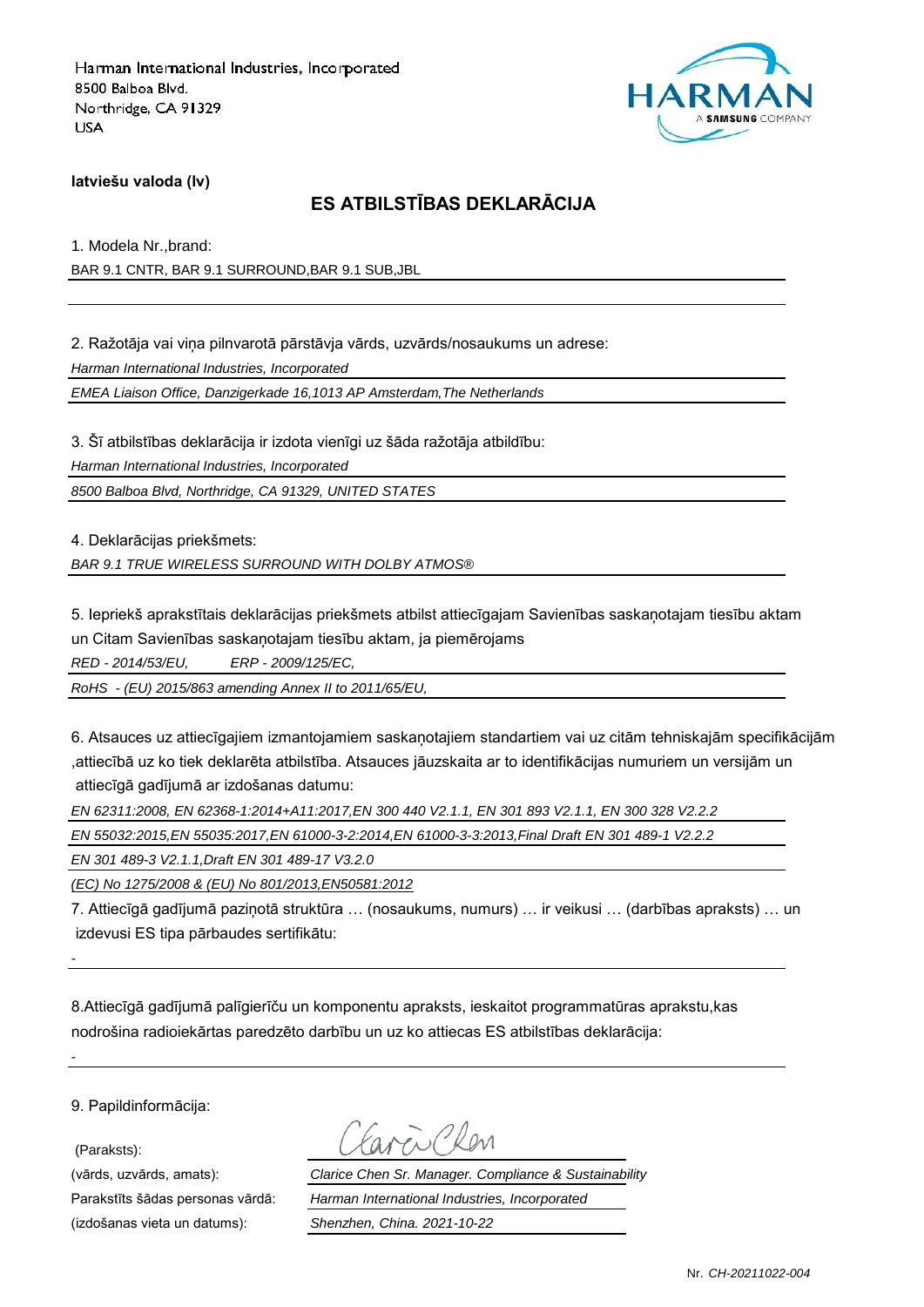

**lietuvių kalba (lt)**

### **ES ATITIKTIES DEKLARACIJA**

1. Modelio Nr., Prekės ženklas: BAR 9.1 CNTR, BAR 9.1 SURROUND,BAR 9.1 SUB,JBL

2. Gamintojo arba jo įgaliotojo atstovo pavadinimas ir adresas:

*Harman International Industries, Incorporated*

*EMEA Liaison Office, Danzigerkade 16,1013 AP Amsterdam,The Netherlands*

3. Ši atitikties deklaracija išduota tik gamintojo atsakomybe:

*Harman International Industries, Incorporated*

*8500 Balboa Blvd, Northridge, CA 91329, UNITED STATES*

4. Deklaracijos objektas:

*BAR 9.1 TRUE WIRELESS SURROUND WITH DOLBY ATMOS®*

5. Pirmiau aprašytas deklaracijos objektas atitinka susijusius derinamuosius Sąjungos teisės aktus ir kitus derinamuosius Sąjungos teisės aktus, jeigu taikoma.

*RED - 2014/53/EU, ERP - 2009/125/EC,*

*RoHS - (EU) 2015/863 amending Annex II to 2011/65/EU,*

6. Nuorodos į susijusius taikytus darniuosius standartus arba kitas technines specifikacijas, pagal kurias buvo deklaruota atitiktis. Nuorodos turi būti išvardijamos nurodant jų identifikacinius numerius,ersijas ir, kai taikoma, paskelbimo datas:

*EN 62311:2008, EN 62368-1:2014+A11:2017,EN 300 440 V2.1.1, EN 301 893 V2.1.1, EN 300 328 V2.2.2*

*EN 55032:2015,EN 55035:2017,EN 61000-3-2:2014,EN 61000-3-3:2013,Final Draft EN 301 489-1 V2.2.2*

*EN 301 489-3 V2.1.1,Draft EN 301 489-17 V3.2.0*

*(EC) No 1275/2008 & (EU) No 801/2013,EN50581:2012*

7. Kai taikytina, notifikuotoji įstaiga … (pavadinimas, numeris)… atliko… (dalyvavimo procese aprašymas) ir išdavė ES tipo tyrimo sertifikatą:

8. Kai taikytina, pagalbinių įtaisų ir komponentų, įskaitant programinę įrangą, kurie leidžia radijo įrenginiams veikti pagal paskirtį ir yra įtraukti į ES atitikties deklaraciją, aprašas:

9. Papildoma informacija:

(Parašas):

*-*

*-*

(išdavimo data ir vieta): *Shenzhen, China. 2021-10-22*

(vardas ir pavardė, pareigos): *Clarice Chen Sr. Manager. Compliance & Sustainability* Už ką ir kieno vardu pasirašyta: *Harman International Industries, Incorporated*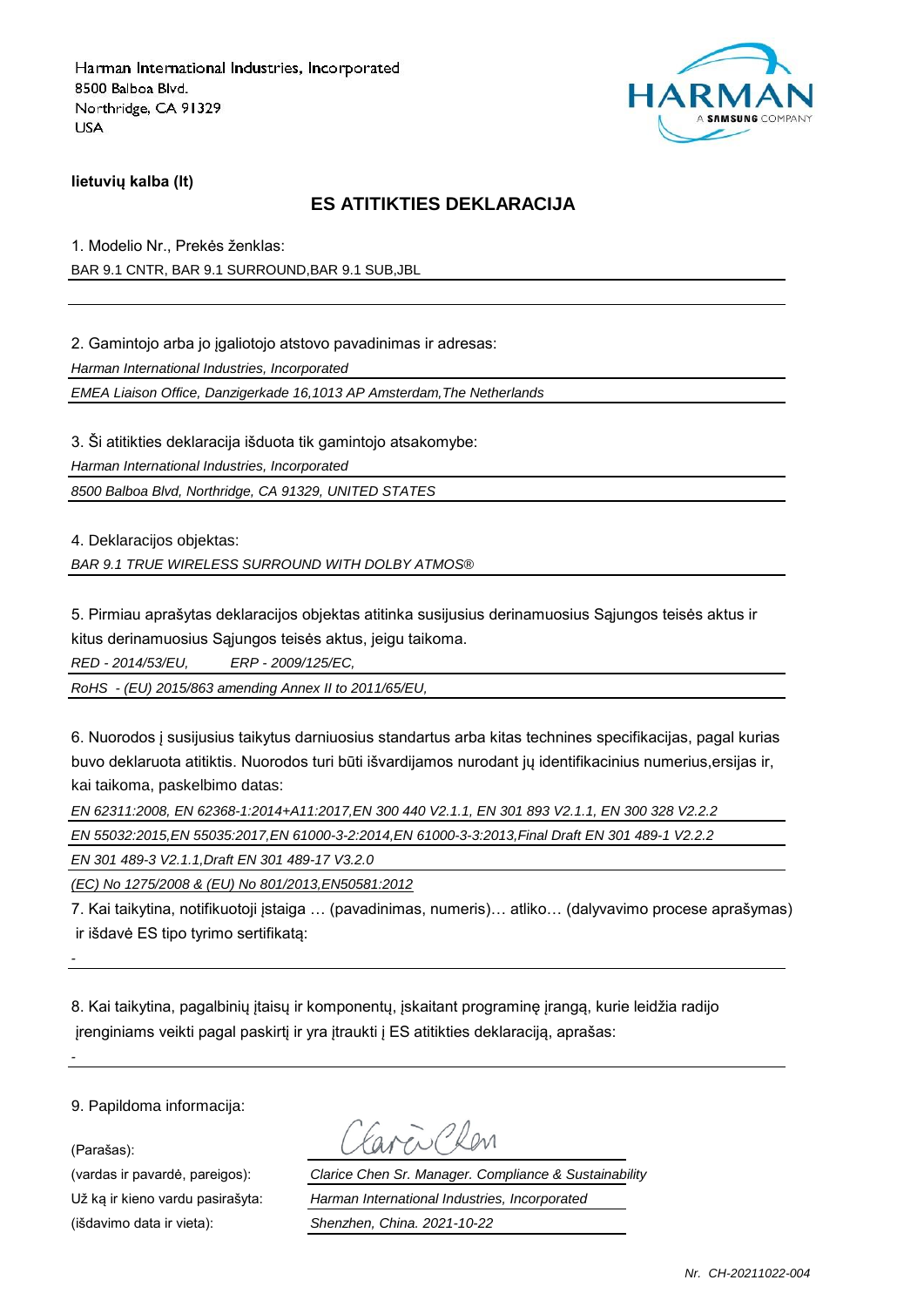

### **Nederlands (nl)**

### **EU-CONFORMITEITSVERKLARING**

1.Model nr.,Merk:

BAR 9.1 CNTR, BAR 9.1 SURROUND,BAR 9.1 SUB,JBL

2. Naam en adres van de fabrikant of zijn gemachtigde:

*Harman International Industries, Incorporated*

*EMEA Liaison Office, Danzigerkade 16,1013 AP Amsterdam,The Netherlands*

3. Deze conformiteitsverklaring wordt afgegeven onder volledige verantwoordelijkheid van de fabrikant:

*Harman International Industries, Incorporated*

*8500 Balboa Blvd, Northridge, CA 91329, UNITED STATES*

4. Voorwerp van de verklaring:

*BAR 9.1 TRUE WIRELESS SURROUND WITH DOLBY ATMOS®*

5.Het hierboven beschreven voorwerp van de verklaring is in overeenstemming met de desbetreffende harmonisatiewetgeving van de Unie en andere harmonisatiewetgeving van de Unie, indien van toepassing: *RED - 2014/53/EU, ERP - 2009/125/EC,*

*RoHS - (EU) 2015/863 amending Annex II to 2011/65/EU,*

6. Vermelding van de toegepaste relevante geharmoniseerde normen of van de andere technische specificaties waarop de conformiteitsverklaring betrekking heeft. Bij de opgave van de referenties moeten het identificatie nummer en de versie en, in voorkomend geval, de datum van publicatie worden vermeld:

*EN 62311:2008, EN 62368-1:2014+A11:2017,EN 300 440 V2.1.1, EN 301 893 V2.1.1, EN 300 328 V2.2.2*

*EN 55032:2015,EN 55035:2017,EN 61000-3-2:2014,EN 61000-3-3:2013,Final Draft EN 301 489-1 V2.2.2*

*EN 301 489-3 V2.1.1,Draft EN 301 489-17 V3.2.0*

*(EC) No 1275/2008 & (EU) No 801/2013,EN50581:2012*

7.(Indien van toepassing) De aangemelde instantie … (naam, nummer) … heeft een … (beschrijving van de werkzaamheden) … uitgevoerd en het certificaat van EU-typeonderzoek … afgegeven:

8. Indien van toepassing, beschrijving van de accessoires en onderdelen, die het mogelijk maken dat de radioapparatuur functioneert zoals bedoeld en die onder de EU-conformiteitsverklaring vallen:

9. Aanvullende informatie:

*-*

*-*

 (Handtekening): (plaats en datum van afgifte): *Shenzhen, China. 2021-10-22*

(naam, functie): *Clarice Chen Sr. Manager. Compliance & Sustainability* Ondertekend voor en namens: *Harman International Industries, Incorporated*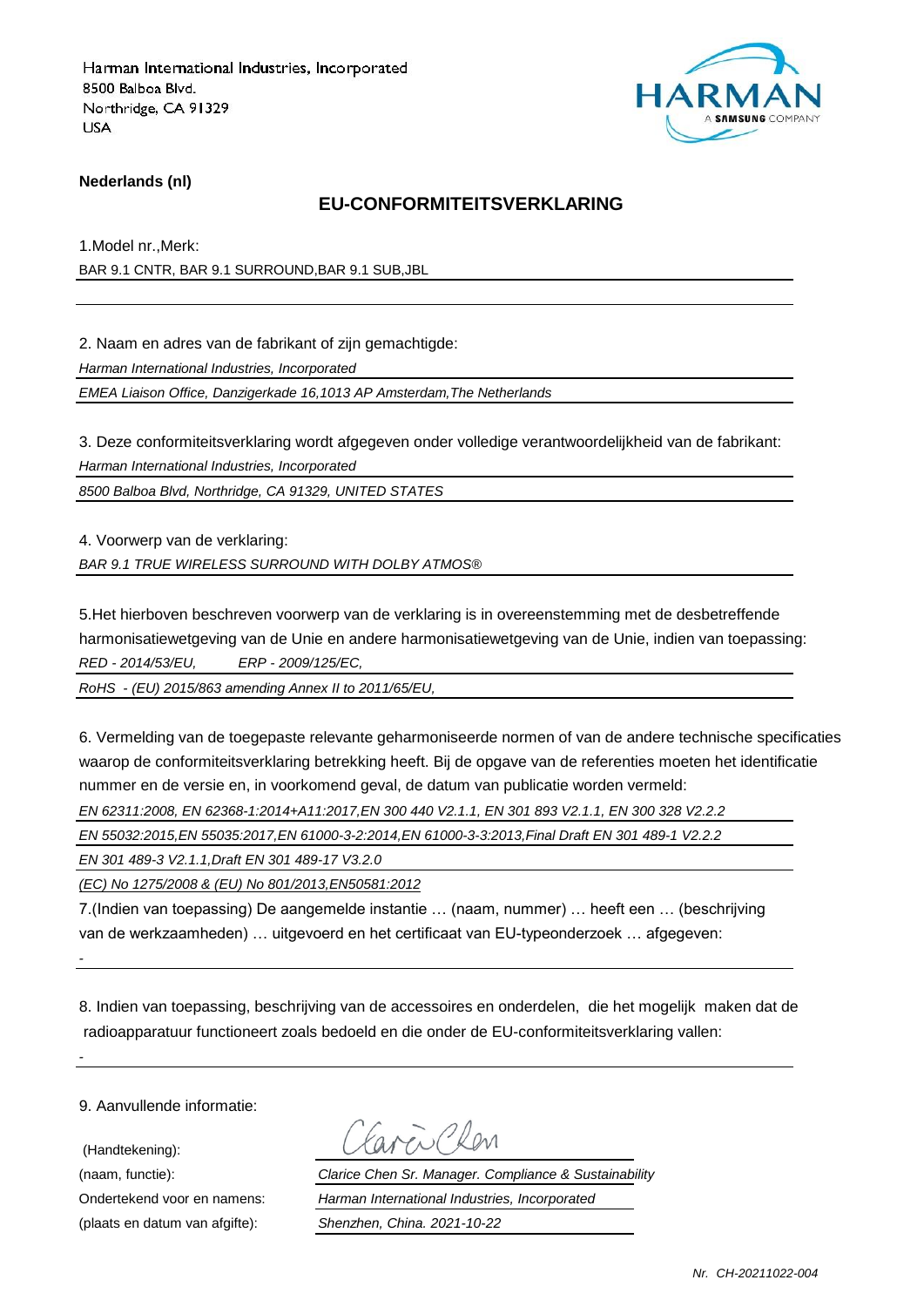

**Română (ro)**

## **DECLARAȚIA UE DE CONFORMITATE**

1. Număr model, marcă:

BAR 9.1 CNTR, BAR 9.1 SURROUND,BAR 9.1 SUB,JBL

2. Denumirea și adresa producătorului sau a reprezentantului său autorizat:

*Harman International Industries, Incorporated*

*EMEA Liaison Office, Danzigerkade 16,1013 AP Amsterdam,The Netherlands*

3. Prezenta declarație de conformitate este emisă pe răspunderea exclusivă a producătorului:

*Harman International Industries, Incorporated*

*8500 Balboa Blvd, Northridge, CA 91329, UNITED STATES*

4.Obiectul declarației:

*BAR 9.1 TRUE WIRELESS SURROUND WITH DOLBY ATMOS®*

5. Obiectul declarației descris mai sus este în conformitate cu legislația relevantă de armonizare a Uniunii: și După caz, alte acte din legislația de armonizare a Uniunii

*RED - 2014/53/EU, ERP - 2009/125/EC,*

*RoHS - (EU) 2015/863 amending Annex II to 2011/65/EU,*

6. Trimiterile la standardele armonizate relevante folosite sau trimiterile la alte specificații tehnice în legătură cu care se declară conformitatea. Referințele sunt enumerate împreună cu numerele de identificare și cu versiunea acestora precum și cu data eliberării, după caz:

*EN 62311:2008, EN 62368-1:2014+A11:2017,EN 300 440 V2.1.1, EN 301 893 V2.1.1, EN 300 328 V2.2.2*

*EN 55032:2015,EN 55035:2017,EN 61000-3-2:2014,EN 61000-3-3:2013,Final Draft EN 301 489-1 V2.2.2*

*EN 301 489-3 V2.1.1,Draft EN 301 489-17 V3.2.0*

*(EC) No 1275/2008 & (EU) No 801/2013,EN50581:2012*

7. După caz, organismul notificat … (denumire, număr) ... a efectuat … (descrierea intervenției) și a emis certificatul de examinare UE de tip:

8. După caz, o descriere a accesoriilor și componentelor, inclusiv a produselor software, care permit echipamentelor radio să functioneze corespunzător și care sunt incluse în declarația de conformitate:

9. Informații suplimentare:

*-*

*-*

(Semnătura):

Favor Chen

(numele, funcția) : *Clarice Chen Sr. Manager. Compliance & Sustainability* Semnat pentru și în numele: *Harman International Industries, Incorporated* (locul și data emiterii): *Shenzhen, China. 2021-10-22*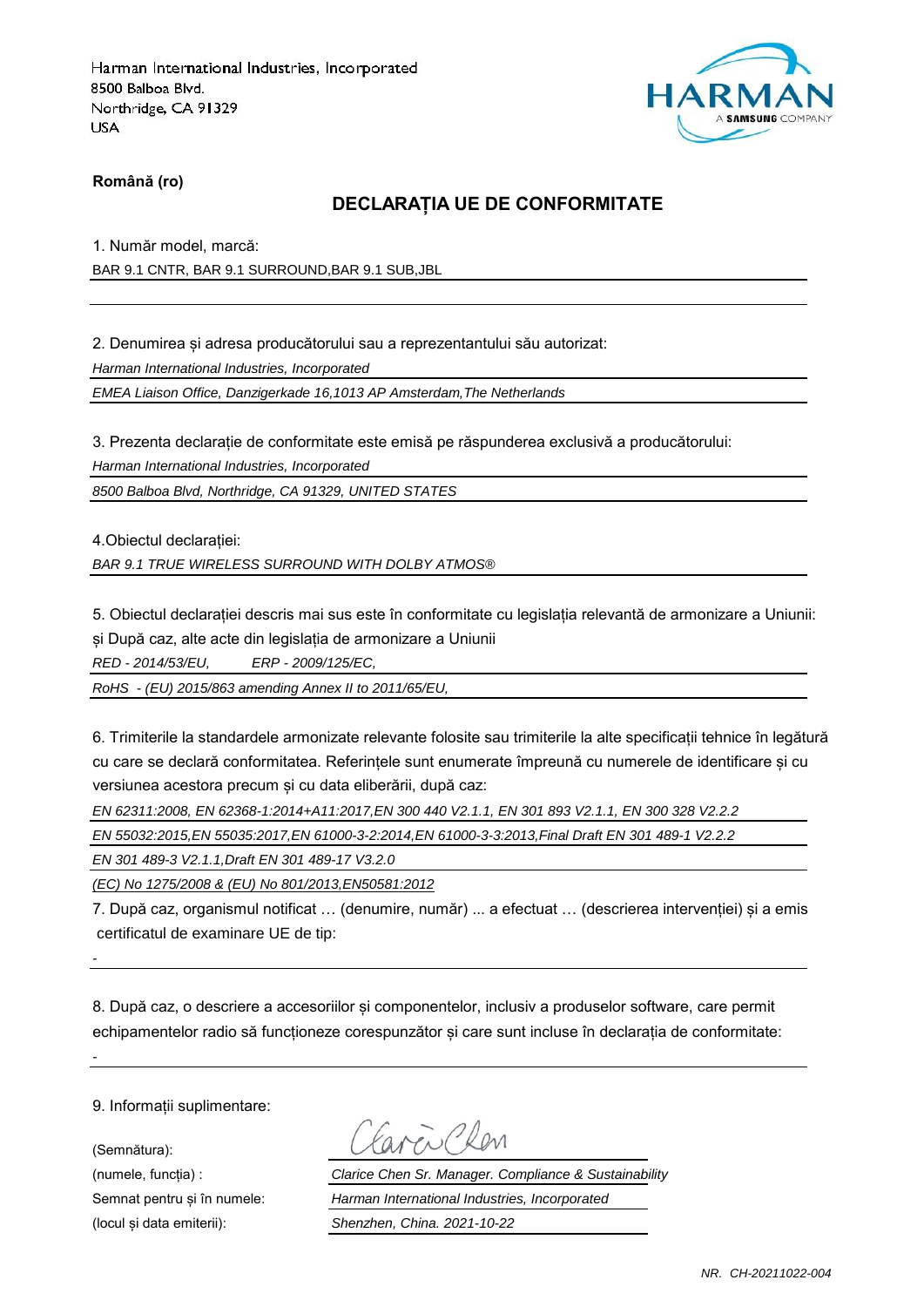

#### **Suomi (fi)**

### **EU-VAATIMUSTENMUKAISUUSVAKUUTUS**

1. Malli nro.,merkki:

BAR 9.1 CNTR, BAR 9.1 SURROUND,BAR 9.1 SUB,JBL

2. Valmistajan tai sen valtuutetun edustajan nimi ja osoite:

*Harman International Industries, Incorporated*

*EMEA Liaison Office, Danzigerkade 16,1013 AP Amsterdam,The Netherlands*

3. Tämä vaatimustenmukaisuusvakuutus on annettu valmistajan yksinomaisella vastuulla:

*Harman International Industries, Incorporated*

*8500 Balboa Blvd, Northridge, CA 91329, UNITED STATES*

4. Vakuutuksen kohde:

*BAR 9.1 TRUE WIRELESS SURROUND WITH DOLBY ATMOS®*

5. Edellä kuvattu vakuutuksen kohde on asiaa koskevan unionin yhdenmukaistamislainsäädännön vaatimusten mukainen ja Muu unionin yhdenmukaistamissäädös (tapauksen mukaan):

*RED - 2014/53/EU, ERP - 2009/125/EC,*

*RoHS - (EU) 2015/863 amending Annex II to 2011/65/EU,*

6. Viittaus niihin asiaankuuluviin yhdenmukaistettuihin standardeihin, joita on käytetty, tai viittaus muihin teknisiin eritelmiin, joiden perusteella vaatimustenmukaisuusvakuutus on annettu. Viittausten luettelossa on mainittava niiden tunnistenumero ja versio ja tapauksen mukaan antopäivä:

*EN 62311:2008, EN 62368-1:2014+A11:2017,EN 300 440 V2.1.1, EN 301 893 V2.1.1, EN 300 328 V2.2.2*

*EN 55032:2015,EN 55035:2017,EN 61000-3-2:2014,EN 61000-3-3:2013,Final Draft EN 301 489-1 V2.2.2*

*EN 301 489-3 V2.1.1,Draft EN 301 489-17 V3.2.0*

*(EC) No 1275/2008 & (EU) No 801/2013,EN50581:2012*

7. Tapauksen mukaan ilmoitettu laitos … (nimi, numero) … suoritti … (toimenpiteen kuvaus) … ja antoi EU-tyyppitarkastustodistuksen: …

8. Tapauksen mukaan kuvaus lisälaitteista ja osista, myös ohjelmistoista, jotka mahdollistavat radiolaitteen käyttötarkoituksen mukaisen käytön ja jotka EU-vaatimustenmukaisuusvakuutus kattaa:

9. Lisätietoja:

*-*

*-*

(allekirjoitus):

(antamispaikka ja -päivämäärä): *Shenzhen, China. 2021-10-22*

(nimi, tehtävä): *Clarice Chen Sr. Manager. Compliance & Sustainability* Seuraavan puolesta allekirjoittanut: *Harman International Industries, Incorporated*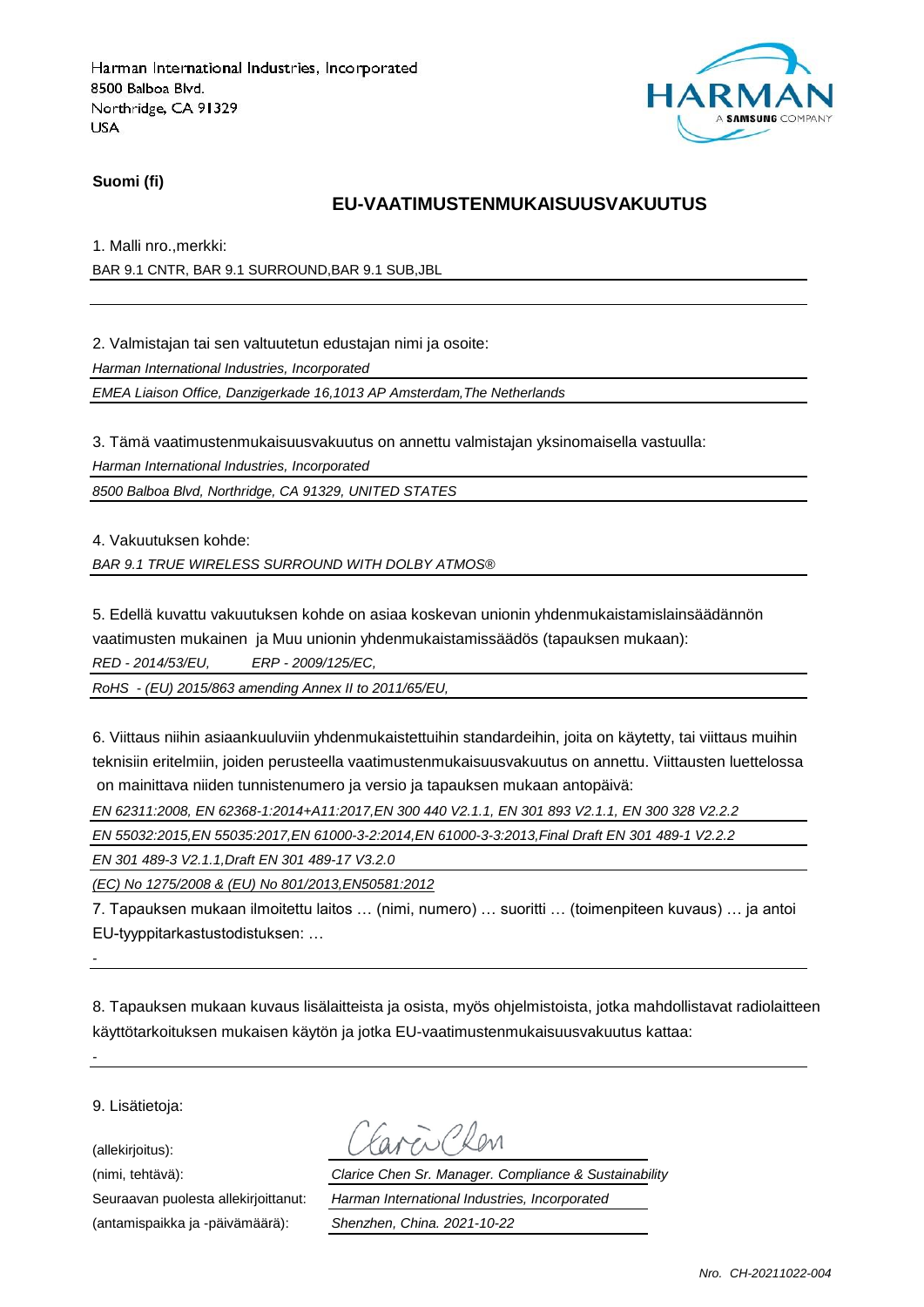

#### **magyar (hu)**

## **EU-MEGFELELŐSÉGI NYILATKOZAT**

1.Modellazonosító,márka: BAR 9.1 CNTR, BAR 9.1 SURROUND,BAR 9.1 SUB,JBL

2. A gyártó vagy meghatalmazott képviselőjének neve és címe:

*Harman International Industries, Incorporated*

*EMEA Liaison Office, Danzigerkade 16,1013 AP Amsterdam,The Netherlands*

3. Ezt a megfelelőségi nyilatkozatot a gyártó kizárólagos felelőssége mellett adják ki: *Harman International Industries, Incorporated 8500 Balboa Blvd, Northridge, CA 91329, UNITED STATES*

4. A nyilatkozat tárgya: *BAR 9.1 TRUE WIRELESS SURROUND WITH DOLBY ATMOS®*

5. A fent ismertetett nyilatkozat tárgya megfelel a vonatkozó uniós harmonizációs jogszabályoknak és adott esetben egyéb uniós harmonizációs jogszabály

*RED - 2014/53/EU, ERP - 2009/125/EC,*

*RoHS - (EU) 2015/863 amending Annex II to 2011/65/EU,*

6.Az alkalmazott harmonizált szabványokra való hivatkozás vagy az azokra az egyéb műszaki előírásokra való hivatkozás, amelyekkel kapcsolatban megfelelőségi nyilatkozatot tetteké. A hivatkozásokat az azonosító számokkal együtt és a megfelelő verzió feltüntetésével kell megadni, adott esetben a kiállítás dátumával együtt: *EN 62311:2008, EN 62368-1:2014+A11:2017,EN 300 440 V2.1.1, EN 301 893 V2.1.1, EN 300 328 V2.2.2*

*EN 55032:2015,EN 55035:2017,EN 61000-3-2:2014,EN 61000-3-3:2013,Final Draft EN 301 489-1 V2.2.2*

*EN 301 489-3 V2.1.1,Draft EN 301 489-17 V3.2.0*

*(EC) No 1275/2008 & (EU) No 801/2013,EN50581:2012*

7.A(z) ... (nevű, számú)… bejelentett szervezet adott esetben elvégezte a(z) … (a beavatkozás ismertetése) …, és a következő EU-típusvizsgálati tanúsítványt adta ki:

8. Adott esetben a tartozékok és alkatrészek leírása, ideértve a rádióberendezés rendeltetésszerű használatát lehetővé tévő és az EU-megfelelőségi nyilatkozat hatályába tartozó szoftvereket is:

9. További információk:

(aláírás):

*-*

*-*

(a kiállítás helye és dátuma): *Shenzhen, China. 2021-10-22*

(név, beosztás): *Clarice Chen Sr. Manager. Compliance & Sustainability* nevében megbízásából írták alá: *Harman International Industries, Incorporated*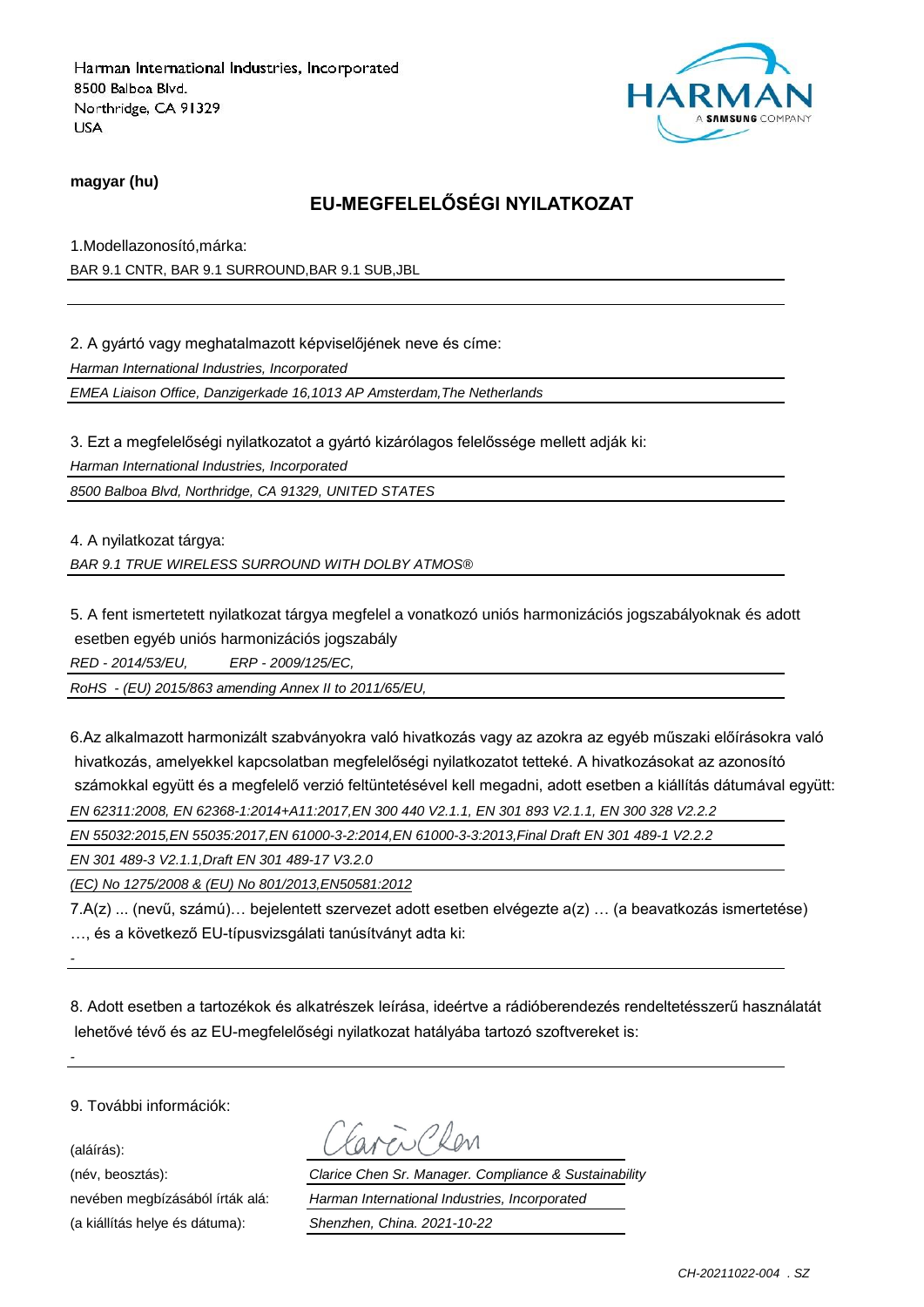

**polski (pl)**

## **DEKLARACJA ZGODNOŚCI UE**

1. Nazwa modelu,Marka: BAR 9.1 CNTR, BAR 9.1 SURROUND,BAR 9.1 SUB,JBL

2. Nazwa i adres producenta lub jego upoważnionego przedstawiciela:

*Harman International Industries, Incorporated*

*EMEA Liaison Office, Danzigerkade 16,1013 AP Amsterdam,The Netherlands*

3. Niniejszą deklarację zgodności wydaje się na wyłączną odpowiedzialność producenta:

*Harman International Industries, Incorporated*

*8500 Balboa Blvd, Northridge, CA 91329, UNITED STATES*

4. Przedmiot deklaracji:

*BAR 9.1 TRUE WIRELESS SURROUND WITH DOLBY ATMOS®*

5.Wymieniony powyżej przedmiot niniejszej deklaracji jest zgodny z odnośnymi wymaganiami unijnego prawodawstwa harmonizacyjnego i innym unijnym prawodawstwem harmonizacyjnym, w stosownych przypadkach:

*RED - 2014/53/EU, ERP - 2009/125/EC,*

*RoHS - (EU) 2015/863 amending Annex II to 2011/65/EU,*

6. Odwołania do odnośnych norm zharmonizowanych, które zastosowano, lub do innych specyfikacji technicznych,w stosunku do których deklarowana jest zgodność. Odwołania muszą być podane wraz z ich numerami identyfika cyjnymi i wersjami oraz w stosownych przypadkach z datą wydania:

*EN 62311:2008, EN 62368-1:2014+A11:2017,EN 300 440 V2.1.1, EN 301 893 V2.1.1, EN 300 328 V2.2.2*

*EN 55032:2015,EN 55035:2017,EN 61000-3-2:2014,EN 61000-3-3:2013,Final Draft EN 301 489-1 V2.2.2*

*EN 301 489-3 V2.1.1,Draft EN 301 489-17 V3.2.0*

*(EC) No 1275/2008 & (EU) No 801/2013,EN50581:2012*

7. W stosownych przypadkach, jednostka notyfikowana … (nazwa, numer) … przeprowadziła … (opis interwencji) … i wydała certyfikat badania typu UE:

8.W stosownych przypadkach, opis elementów dodatkowych lub komponentów, w tym oprogramowania , które umoż liwiają działanie urządzenia radiowego zgodnie z przeznaczeniem i które są objęte deklaracją zgodności UE:

9. Informacje dodatkowe:

*-*

*-*

(podpis):

Favor Chen

(imię i nazwisko, stanowisko): *Clarice Chen Sr. Manager. Compliance & Sustainability* Podpisano w imieniu: *Harman International Industries, Incorporated* (miejsce i data wydania): *Shenzhen, China. 2021-10-22*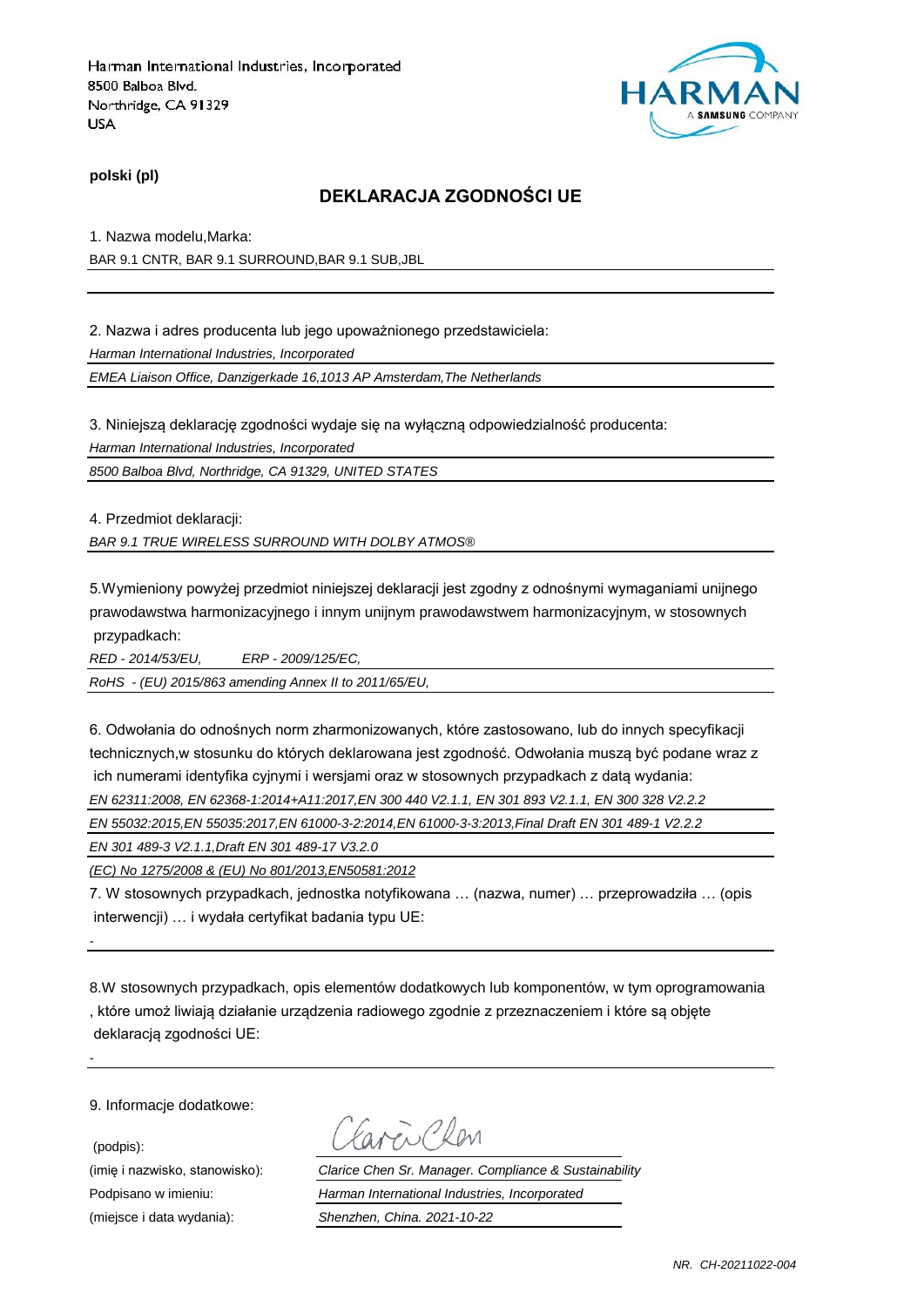

### **slovenčina (sk)**

## **EÚ VYHLÁSENIE O ZHODE**

1.Číslo modelu,brand:

BAR 9.1 CNTR, BAR 9.1 SURROUND,BAR 9.1 SUB,JBL

2. Meno a adresa výrobcu alebo jeho splnomocneného zástupcu:

*Harman International Industries, Incorporated*

*EMEA Liaison Office, Danzigerkade 16,1013 AP Amsterdam,The Netherlands*

3. Toto vyhlásenie o zhode sa vydáva na výhradnú zodpovednosť výrobcu.:

*Harman International Industries, Incorporated*

*8500 Balboa Blvd, Northridge, CA 91329, UNITED STATES*

4.Predmet vyhlásenia:

*BAR 9.1 TRUE WIRELESS SURROUND WITH DOLBY ATMOS®*

5. Uvedený predmet vyhlásenia je v zhode s príslušnými harmonizačnými právnymi predpismi Únie a Prípadne ďalšie harmonizačné právne predpisy Únie:

*RED - 2014/53/EU, ERP - 2009/125/EC,*

*RoHS - (EU) 2015/863 amending Annex II to 2011/65/EU,*

6. Odkazy na príslušné použité harmonizované normy alebo odkazy na iné technické špecifikácie, v súvislosti s ktorými sa zhoda vyhlasuje. V rámci odkazov sa musí uviesť identifikačné číslo a verzia a prípadne dátum vydania:

| EN 62311:2008, EN 62368-1:2014+A11:2017, EN 300 440 V2.1.1, EN 301 893 V2.1.1, EN 300 328 V2.2.2 |
|--------------------------------------------------------------------------------------------------|
| EN 55032:2015.EN 55035:2017.EN 61000-3-2:2014.EN 61000-3-3:2013.Final Draft EN 301 489-1 V2.2.2  |
| EN 301 489-3 V2.1.1.Draft EN 301 489-17 V3.2.0                                                   |

*(EC) No 1275/2008 & (EU) No 801/2013,EN50581:2012*

7. Prípadne: notifikovaný orgán … (názov, číslo) … vykonal … (opis zásahu) … a vydal certifikát EÚ skúšky typu:

*-*

*-*

8. V príslušných prípadoch opis príslušenstva a komponentov vrátane softvéru, ktoré umožňujú rádiovému zariadeniu fungovať v súlade so zamýšľaným účelom, a na ktoré sa vzťahuje EÚ vyhlásenie o zhode:

9. Doplňujúce informácie:

(podpis):

(meno, funkcia): *Clarice Chen Sr. Manager. Compliance & Sustainability* Podpísané za a v mene: *Harman International Industries, Incorporated* (miesto a dátum vydania): *Shenzhen, China. 2021-10-22*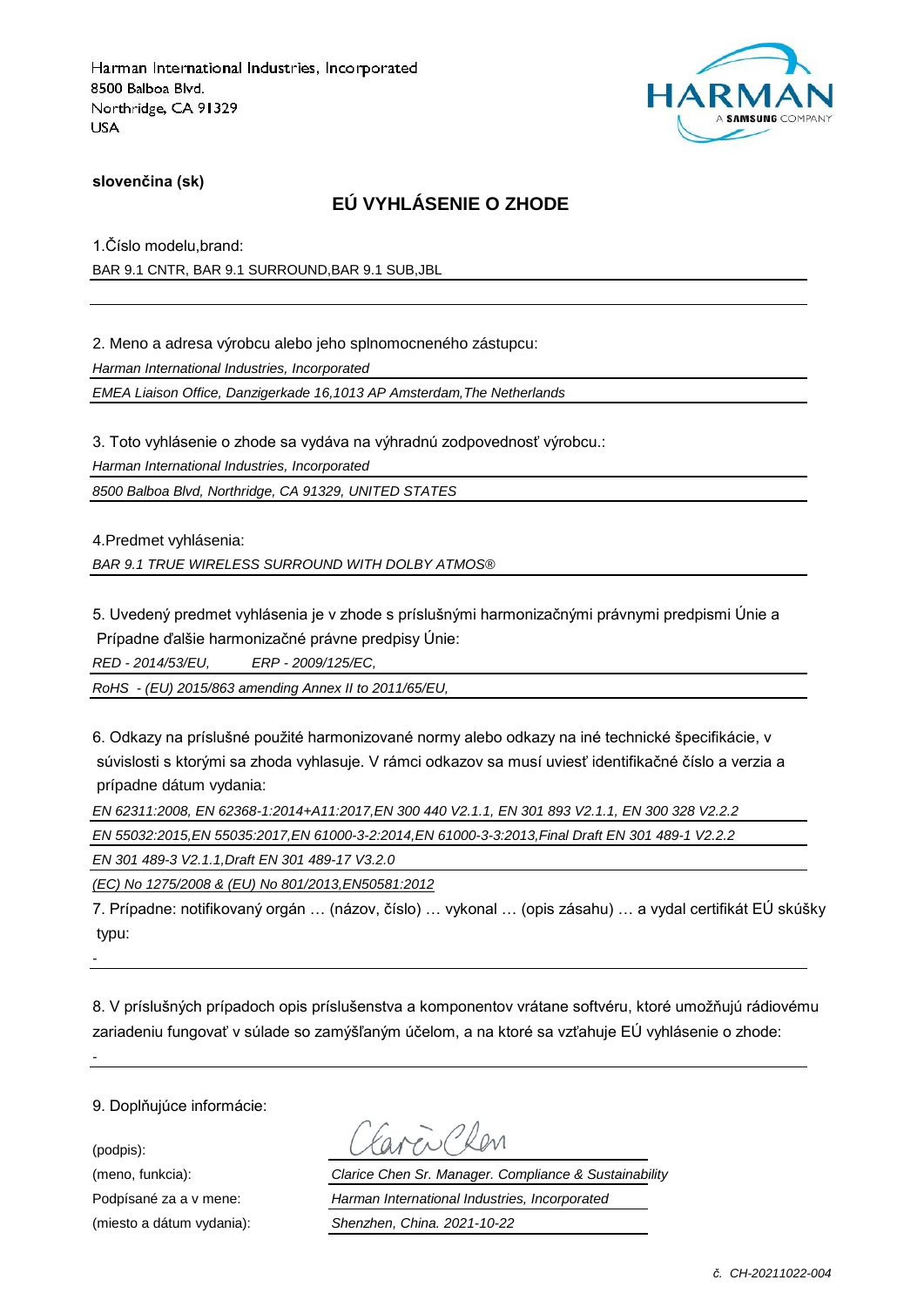

**svenska (sv)**

# **EU-FÖRSÄKRAN OM ÖVERENSSTÄMMELSE**

1. Modell nr.,varumärke**:**

BAR 9.1 CNTR, BAR 9.1 SURROUND,BAR 9.1 SUB,JBL

2. Namn på och adress till tillverkaren eller dennes representant:

*Harman International Industries, Incorporated*

*EMEA Liaison Office, Danzigerkade 16,1013 AP Amsterdam,The Netherlands*

3. Denna försäkran om överensstämmelse utfärdas på tillverkarens eget ansvar:

*Harman International Industries, Incorporated*

*8500 Balboa Blvd, Northridge, CA 91329, UNITED STATES*

4. Föremål för försäkran:

*BAR 9.1 TRUE WIRELESS SURROUND WITH DOLBY ATMOS®*

5. Föremålet för försäkran ovan överensstämmer med den relevanta unionslagstiftningen om harmon -isering och Annan harmoniserad unionslagstiftning i förekommande fall

*RED - 2014/53/EU, ERP - 2009/125/EC,*

*RoHS - (EU) 2015/863 amending Annex II to 2011/65/EU,*

6.Hänvisningar till de relevanta harmoniserade standarder som använts eller hänvisningar till andra tekniska specifikationer enligt vilka överensstämmelsen försäkras. Hänvisningar måste förtecknas tillsammans med identifieringsnummer och version och i förekommande fall datum för utfärdande:

*EN 62311:2008, EN 62368-1:2014+A11:2017,EN 300 440 V2.1.1, EN 301 893 V2.1.1, EN 300 328 V2.2.2*

*EN 55032:2015,EN 55035:2017,EN 61000-3-2:2014,EN 61000-3-3:2013,Final Draft EN 301 489-1 V2.2.2*

*EN 301 489-3 V2.1.1,Draft EN 301 489-17 V3.2.0*

*(EC) No 1275/2008 & (EU) No 801/2013,EN50581:2012*

7. I tillämpliga fall: det anmälda organet ... (namn, nummer) ... har utfört ... (beskrivning av åtgärd) ... och utfärdat EU- typprovningsintyg:

*-*

*-*

8. I förekommande fall en beskrivning av tillbehör och komponenter, inklusive programvara, som gör det möjligt för radioutrustningen att fungera som avsett och som täcks av en EU-försäkran om överensstämmelse:

9. Ytterligare information:

(namnteckning):

Carcio Clev

(namn, befattning): *Clarice Chen Sr. Manager. Compliance & Sustainability* Undertecknat för: *Harman International Industries, Incorporated* (ort och datum) *Shenzhen, China. 2021-10-22*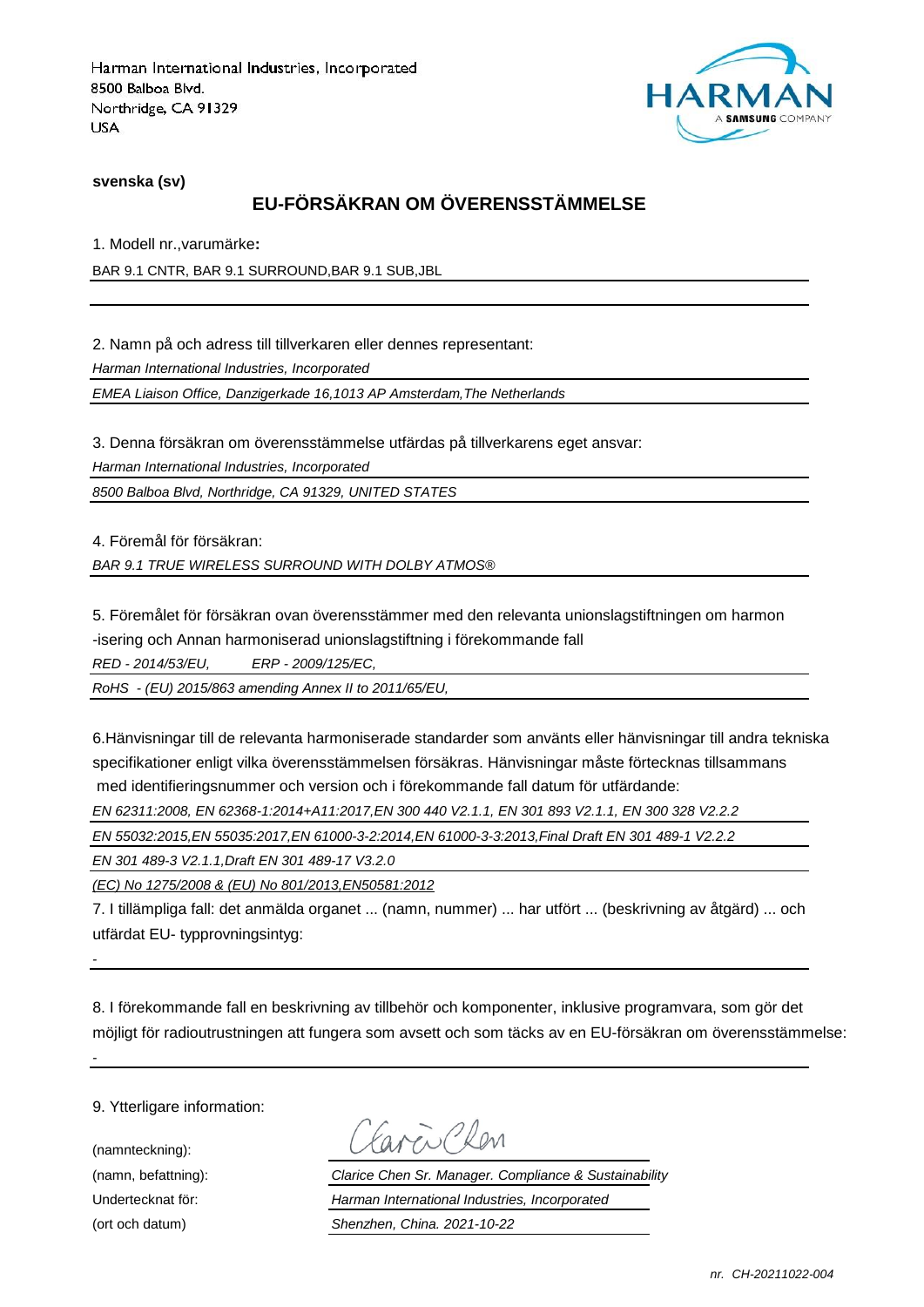

#### **Malti (mt)**

## **DIKJARAZZJONI TA' KONFORMITÀ TAL-UE**

1.Il-mudell Nru.,marka:

BAR 9.1 CNTR, BAR 9.1 SURROUND,BAR 9.1 SUB,JBL

2. L-isem u l-indirizz tal-manifattur jew tar-rappreżentant awtorizzat tiegħu:

*Harman International Industries, Incorporated*

*EMEA Liaison Office, Danzigerkade 16,1013 AP Amsterdam,The Netherlands*

3. Din id-dikjarazzjoni tal-konformità tinħareg taħt ir-responsabbiltà unika tal-manifattur:

*Harman International Industries, Incorporated*

*8500 Balboa Blvd, Northridge, CA 91329, UNITED STATES*

4.L-għan tad-dikjarazzjoni: *BAR 9.1 TRUE WIRELESS SURROUND WITH DOLBY ATMOS®*

5. L-għan tad-dikjarazzjoni deskritt hawn fuq huwa konformi mal-leġiżlazzjoni ta' armonizzazzjoni rilevanti tal -Unjon u Leġiżlazzjoni dwar l-armonizzazzjoni oħra tal-Unjoni meta tkun applikabbli

*RED - 2014/53/EU, ERP - 2009/125/EC,*

*RoHS - (EU) 2015/863 amending Annex II to 2011/65/EU,*

6. Ir-referenzi għall-istandards armonizzati rilevanti li ntużaw, jew ir-referenzi għall-ispeċifikazzjonijiet tekniċi l-oħrajn li skonthom qed tiġi ddikjarata l-konformità: Ir-referenzi jridu jiġu elenkati bin-numru tal-identifikazzjoni u l-verżjoni tagħhom u, fejn applikabbli, id-data tal-ħruġ:

*EN 62311:2008, EN 62368-1:2014+A11:2017,EN 300 440 V2.1.1, EN 301 893 V2.1.1, EN 300 328 V2.2.2*

*EN 55032:2015,EN 55035:2017,EN 61000-3-2:2014,EN 61000-3-3:2013,Final Draft EN 301 489-1 V2.2.2*

*EN 301 489-3 V2.1.1,Draft EN 301 489-17 V3.2.0*

*(EC) No 1275/2008 & (EU) No 801/2013,EN50581:2012*

7.Meta applikabbli, il-korp notifikat … (l-isem, in-numru) … wettaq… (deskrizzjoni tal-intervent) … u ħareġ iċ-ċertifikat tal-eżami tat-tip tal-UE:

8. Fejn applikabbli, deskrizzjoni tal-aċċessorji u il-komponenti, inkluż is-softwer, li jippermettu t-tagħmir tar -radju jopera kif intiż u koperti mid-dikjarazzjoni tal-konformità tal-UE:

9. Informazzjoni addizzjonali:

(firma):

*-*

*-*

aven Clev

(isem, funzjoni): *Clarice Chen Sr. Manager. Compliance & Sustainability* Iffirmat għal u f'isem: *Harman International Industries, Incorporated* (post u data tal-ħruġ): *Shenzhen, China. 2021-10-22*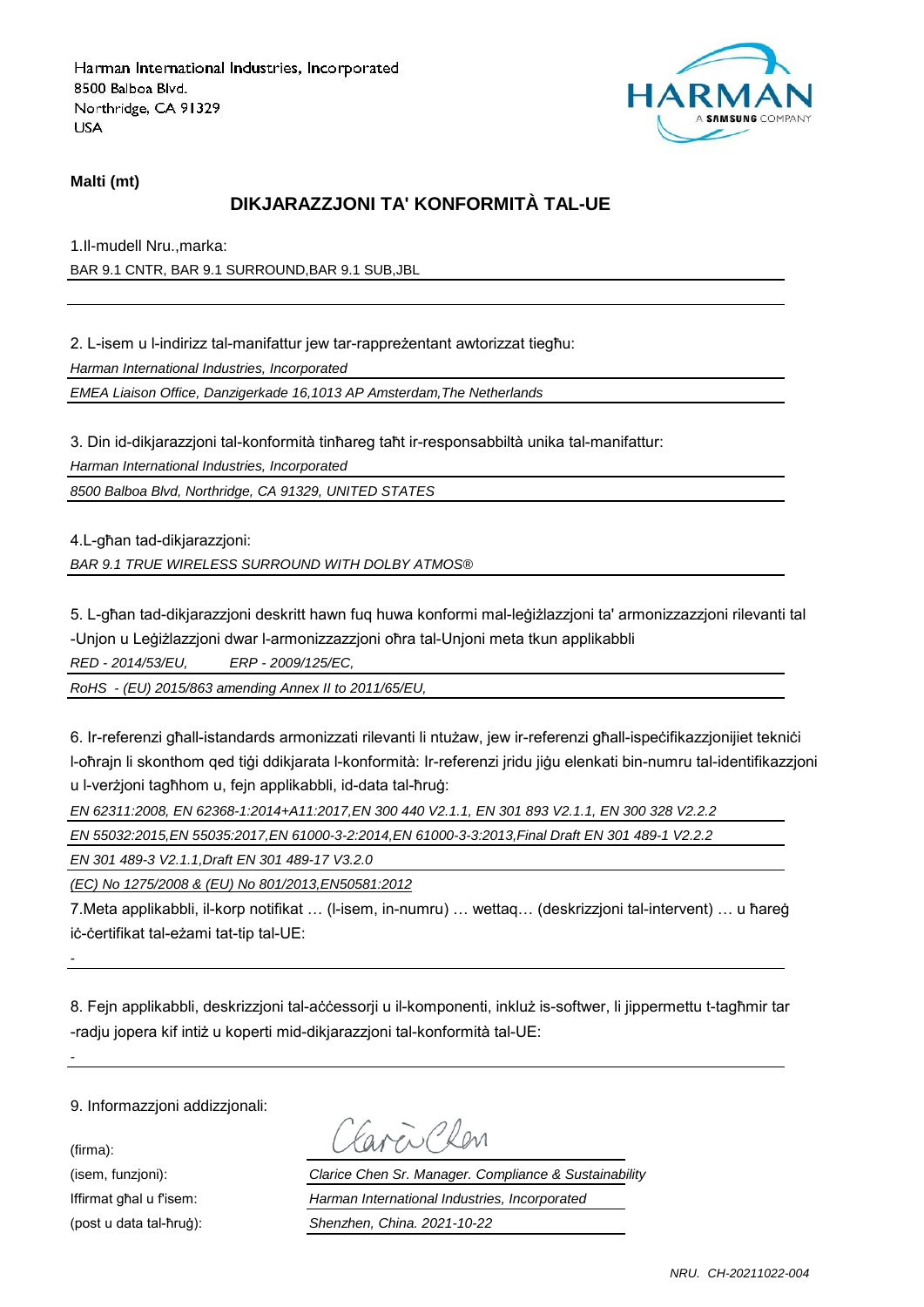

### **português (pt)**

### **DECLARAÇÃO UE DE CONFORMIDADE**

1. Modelo Nº.,marca:

BAR 9.1 CNTR, BAR 9.1 SURROUND,BAR 9.1 SUB,JBL

2. Nome e endereço do fabricante ou do respetivo mandatário:

*Harman International Industries, Incorporated*

*EMEA Liaison Office, Danzigerkade 16,1013 AP Amsterdam,The Netherlands*

3. A presente declaração de conformidade é emitida sob a exclusiva responsabilidade do fabricante:

*Harman International Industries, Incorporated*

*8500 Balboa Blvd, Northridge, CA 91329, UNITED STATES*

4. Objeto da declaração: *BAR 9.1 TRUE WIRELESS SURROUND WITH DOLBY ATMOS®*

5.O objeto da declaração acima mencionada está em conformidade com a legislação de harmonização da União aplicável, Outra legislação de harmonização da União, se aplicável:

*RED - 2014/53/EU, ERP - 2009/125/EC,*

*RoHS - (EU) 2015/863 amending Annex II to 2011/65/EU,*

6. Referências às normas harmonizadas aplicáveis utilizadas ou às outras especificações técnicas em relação às quais a conformidade é declarada. As referências devem ser enumeradas com os respetivos números de identificação e versão e, se for caso disso, a data de emissão:

*EN 62311:2008, EN 62368-1:2014+A11:2017,EN 300 440 V2.1.1, EN 301 893 V2.1.1, EN 300 328 V2.2.2*

*EN 55032:2015,EN 55035:2017,EN 61000-3-2:2014,EN 61000-3-3:2013,Final Draft EN 301 489-1 V2.2.2*

*EN 301 489-3 V2.1.1,Draft EN 301 489-17 V3.2.0*

*(EC) No 1275/2008 & (EU) No 801/2013,EN50581:2012*

7. Se aplicável, o organismo notificado: (nome, número)... efetuou… (descrição da intervenção)… e emitiu o certificado de exame UE de tipo:

8. Se aplicável, descrição dos acessórios e/ou componentes, incluindo o software, que permitem que o equipamento de rádio funcione conforme o pretendido, abrangidos pela declaração UE de conformidade:

9. Informações complementares:

(assinatura):

*-*

*-*

(nome, cargo) : *Clarice Chen Sr. Manager. Compliance & Sustainability* Assinado por e em nome de: *Harman International Industries, Incorporated* (local e data de emissão) *Shenzhen, China. 2021-10-22*